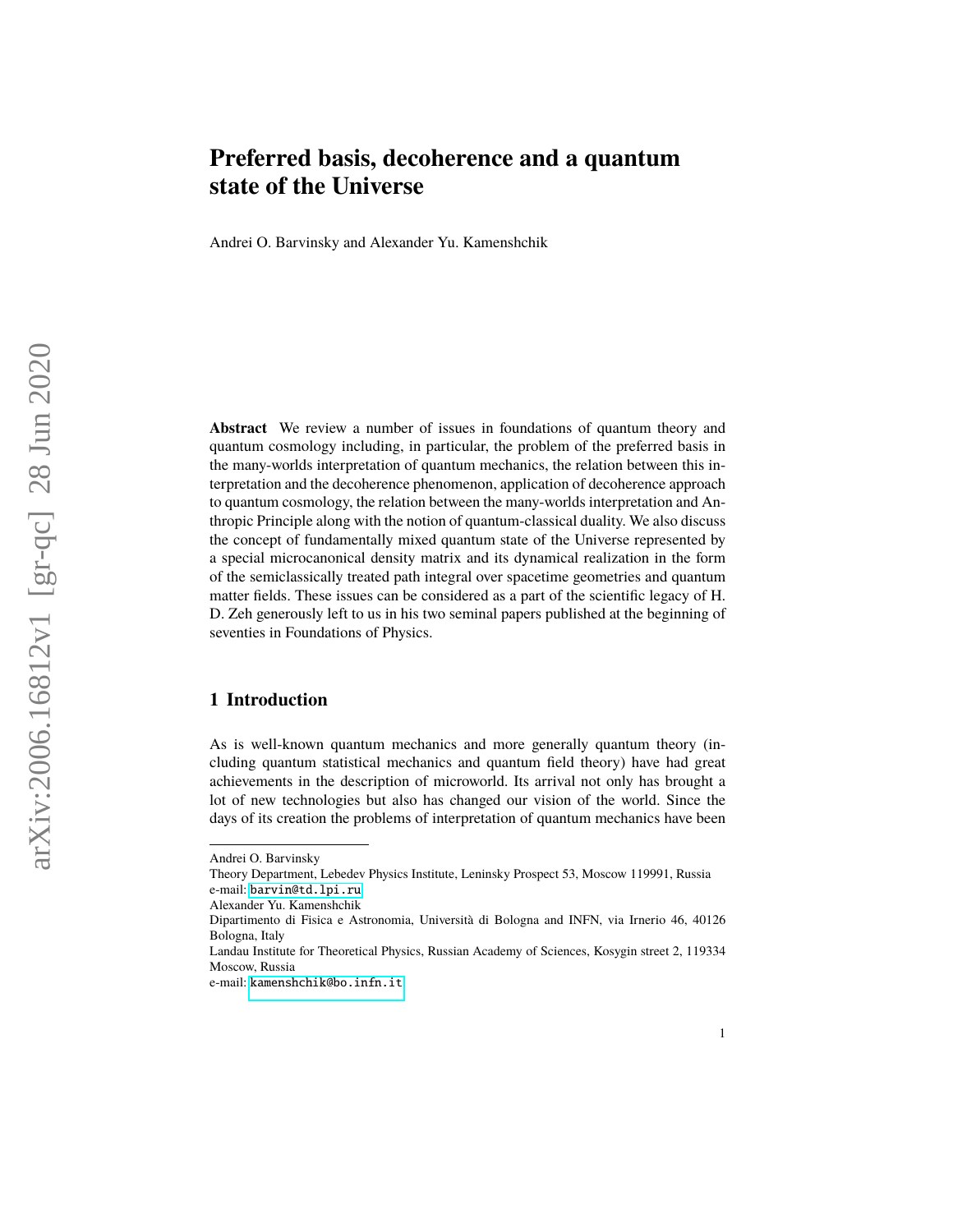attracting attention of a person working in this field as well as of a broader public, including philosophers, psychologists, biologists and even of the people of arts and literature (see e.g. [Jammer](#page-23-0) [\(1974\)](#page-23-0)). The main feature of quantum mechanics, which distinguishes it from classical Newton mechanics is the fact, that even if one has a complete knowledge of a state of a system under consideration and would like to make a certain experiment, more than one alternative result of such an experiment is possible. The knowledge of the state of the system can permit us only to calculate the probabilities of different outcomes of the experiment, as was first understood by Max Born( [Born](#page-22-0) [\(1926\)](#page-22-0)). However, a natural question arises how can we see only one outcome of an experiment and what happens with all other alternatives? One can present this question in a slightly different form: how can we reconcile ourselves with the fact that the physics of the microworld is described by quantum mechanics while in the macroworld, which we perceive in our everyday experience we encounter the laws of classical physics?

At the dawn of quantum mechanics the very existence of different alternatives and non-classicality of microworld was a source of some kind of dismay. The first attempt to cope with this situation was undertaken in the framework of the so called Copenhagen interpretation of quantum mechanics, which represents a collection of views and ideas of some of the founders of quantum mechanics. In particular, Niels Bohr have suggested the notion of complementarity between different notions and approaches, which seemed to resolve apparent contradictions of the quantum theory. Besides, he insisted on the existence of the so called classical realm, where all the results of experiments and observations were registered. Thus, the classical physics was considered not only as a limiting case of the quantum physics, but also as a pre-requisite of its very existence [\(Bohr](#page-22-1) [\(1958\)](#page-22-1)). Finally, it was von Neumann, who formulated the mathematically rigorous idea of the reduction of the wave packet and in such a way had given a constructive picture of events, occurring in the process of quantum measurement [\(von Neumann](#page-24-0) [\(1955\)](#page-24-0)). According to von Neumann, in quantum mechanics there coexisted two processes. One of them is a unitary deterministic evolution of the wave function, describing the quantum system, according to the Schrödinger equation. The second process takes place during quantum measurement and is called the reduction of the wave function, when one of the possible outcomes is realized, while others disappear into thin air. In the process of quantum measurement three players participate: an object, a measuring device and an observer, and the presence of the latter two corresponds in a way to the Bohr's classical realm. Thus, in this picture, everything which one calculates and predicts in quantum theory finds its explanation. Generally, one can say that according to the Copenhagen interpretation the classical and quantum mechanics were present in our physical world on equal footing. The Copenhagen interpretation has played a very important role in the development of quantum mechanics and its applications. It has made the physicists' imagination more free and have made them more accustomed to the idea that the deterministic ideal of classical mechanics is not an absolute goal of the physical theory. However, some other founders of quantum theory such as Planck, Einstein, Schrödinger and de Broglie were not happy with the Copenhagen interpretation and thought that some rebirth of the classical ideal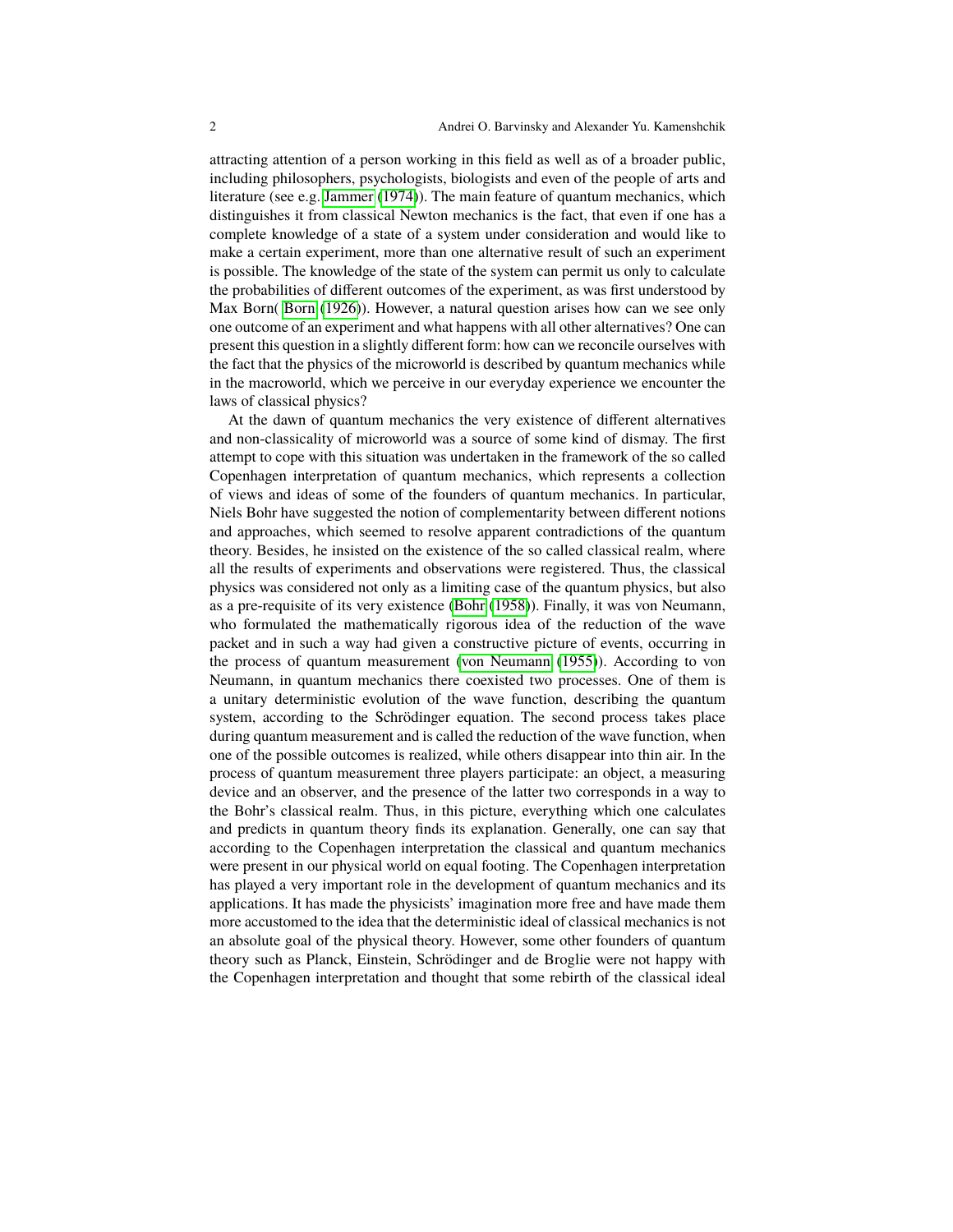was necessary. The most consistent attempt of such a rebirth was undertaken by D. Bohm and is known as de Broglie-Bohm interpretation [\(Bohm and Hiley](#page-22-2) [\(1993\)](#page-22-2)).

On the other hand, the presence of two dynamical processes in quantum theory looked logically unsatisfactory and in 1957 Hugh Everett has published a short version of his PhD thesis [\(Everett](#page-22-3) [\(1957\)](#page-22-3)) under the title "Relative-state formulation of quantum mechanics". It contained a simple idea. We do not need the postulate of the reduction of the wave packet and hence, only one fundamental process exists in quantum theory – unitary evolution governed by the Schrödinger equation. All the outcomes of the experiment co-exist and the objective result of the measurement under consideration is the establishment of correlations between the measured and measuring subsystems, which are treated on equal footing. Thus, there is no need in a special classical realm too.

The Everett interpretation of quantum mechanics seemed to be quite logical and economical, however, this economy was achieved by means of the acception of parallel existence of different outcomes of a quantum measurement and this was a critical point. Indeed, behind the mask of the relative states of two or more subsystems loomed a disturbing image of the co-existence of parallel worlds and of the splitting reality. Probably this fact explains a rather troubled history of the Everett interpretation recognition by the scientific community [\(Byrne](#page-22-4) [\(2010\)](#page-22-4)). In 1970 B. S. DeWitt published the paper in Physics Today [\(DeWitt](#page-22-5) [\(1970\)](#page-22-5)) and then edited a book [\(DeWitt and Graham](#page-22-6) [\(1973\)](#page-22-6)), which have given a new birth to the Everett interpretation of quantum mechanics under the name "many-worlds" interpretation.

For many years the many-worlds interpretation was treated as something rather exotic. However, now the situation is changing due to two main developments in quantum physics: progress in the study of quantum cosmology (see e.g. [Kiefer](#page-23-1) [\(2012\)](#page-23-1)) and the birth of quantum informatics (see e.g. [Nielsen and Huang](#page-23-2) [\(2000\)](#page-23-2)). In quantum cosmology one treats the universe as a unique quantum object. Thus, there is no place for a classical external observer and other agents, who could be responsible for the presumed reduction of the wave function. Quantum algorithms, in their turn, use essentially the parallel quantum processes, which also marginalises the idea of a quantum realm.

Generally, one can say that the idea that quantum theory is more fundamental than classical one becomes more and more popular. However, an important question remains: why in many situations we see the classical behaviour of macroscopic objects? What are the relations between classical and quantum theories? Heinz - Dieter Zeh has made an important contributions in this field. In the beginning of the 70-th he has published two seminal papers in Foundations of Physics. In one of these papers [\(Zeh](#page-24-1) [\(1971\)](#page-24-1)) he has open a new direction - the study of decoherence. In another paper [\(Zeh](#page-24-2) [\(1973\)](#page-24-2)) he considered the problem of the choice of the preferred basis in the many-worlds interpretation of quantum mechanics. From our point of view these two approaches complement each other. In this paper we present a review of several works whose content and results are closely related to the works of H. D. Zeh.

The structure of the paper is the following: in the second section we discuss the problem of the preferred basis in quantum mechanics; in the third section we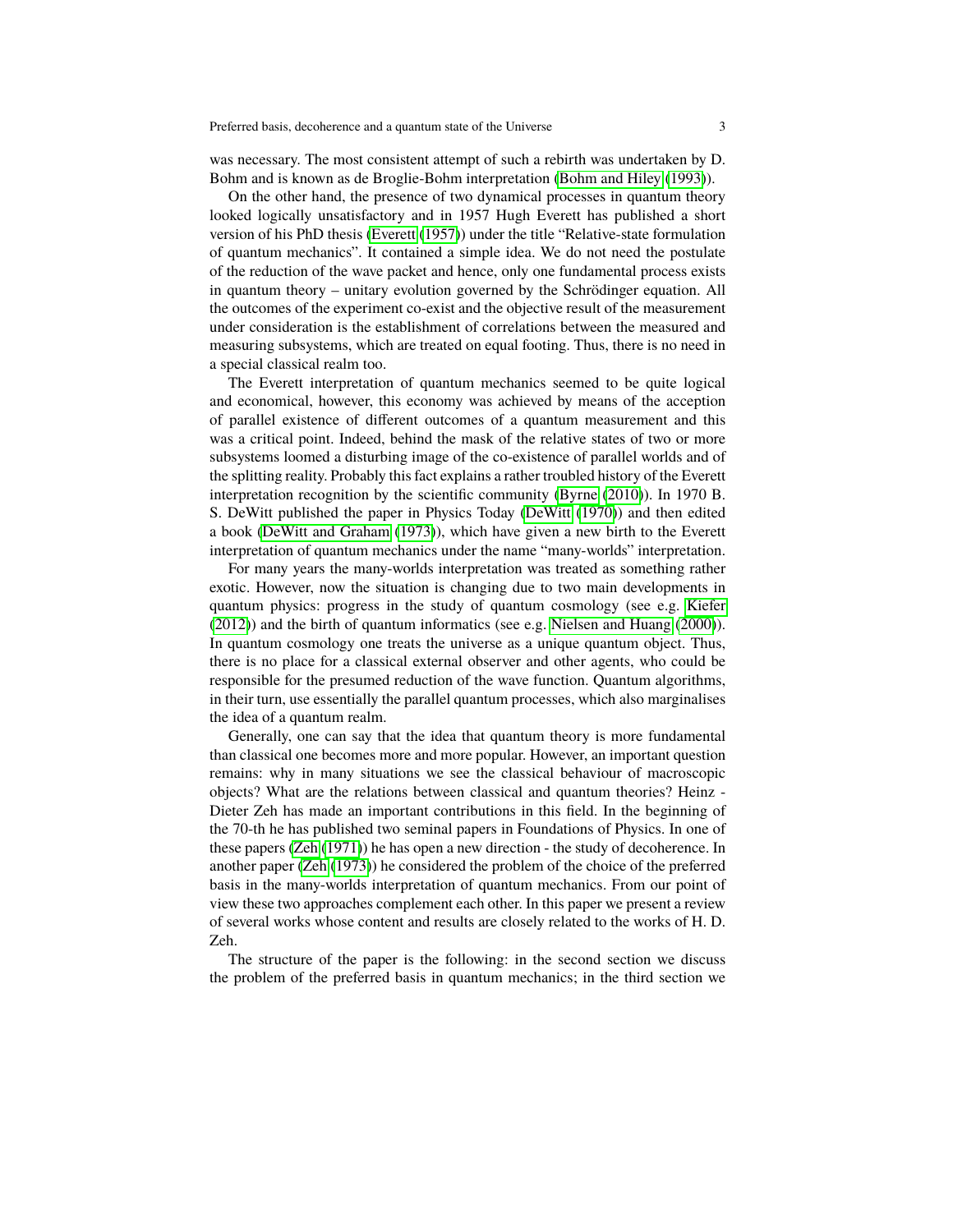describe the dynamics of the preferred basis, while the fourth section is devoted to the interrelations between the phenomenon of decoherence and the many-worlds approaches. In the fifth section we discuss applications of the decoherence approach to cosmology in connection with the problem of ultraviolet divergences in quantum gravity; the sixth section is devoted to the notion of quantum-classical duality; in the seventh section we consider the relations between the many-worlds interpretation and Anthropic Principle; the eighth section is devoted to the cosmological model in which the notion of the density matrix of the universe arises; the ninth section contains brief concluding remarks.

# **2 The problem of the preferred basis in the many-worlds interpretation of quantum mechanics**

As we have already mentioned, in the framework of many-worlds interpretation Schrödinger evolution is the only process. Thus, the principle of superposition is applicable to all the states including macroscopic ones and all the outcomes of any measurement-like processes are realized simultaneously but in different "parallel universes". The very essence of the many-worlds interpretation can be expressed by one simple formula. Let us consider the wave function of a system, containing two subsystems (say, an object and a device), whose wave functions are respectively  $|\Phi\rangle$ and  $\Psi$ ) and let the process of interaction between these two subsystems be described by a unitary operator  $\hat{U}$ . The result of the action of this operator can be represented as

$$
\hat{U} | \Phi \rangle_0 \Psi \rangle_i = | \Phi \rangle_i \Psi \rangle_i. \tag{1}
$$

Here the state  $|\Psi\rangle_i$  is a quantum state of the object corresponding to a definite outcome of the experiment, while  $|\Phi\rangle_0$  is an initial state of the measuring device. Now, let the initial state of the object be described by a superposition of quantum states:

$$
|\Psi\rangle = \sum_{i} c_i |\Psi\rangle_i.
$$
 (2)

Than the superposition principle immediately leads to

<span id="page-3-0"></span>
$$
\hat{U}|\Phi\rangle_0\Psi\rangle = \hat{U}|\Phi\rangle_0 \sum_i c_i|\Psi\rangle_i = \sum_i c_i|\Phi\rangle_i\Psi\rangle_i.
$$
 (3)

Here  $|\Phi\rangle$ <sub>i</sub> describes the state of the measuring device, which has found the quantum object in the state  $|\Psi\rangle_i$ . The superposition [\(3\)](#page-3-0) contains more than one term, while one sees only one outcome of measurement. The reduction of the wave packet postulate solves this puzzle by introducing another process eliminating in a non-deterministic way all the terms in the right-hand side of Eq. [\(3\)](#page-3-0) but one. All the terms of the superposition are realized but in different universes.

Here, inevitable question arises: decomposing the wave function of the universe one should choose a certain basis. The result of the decomposition essentially de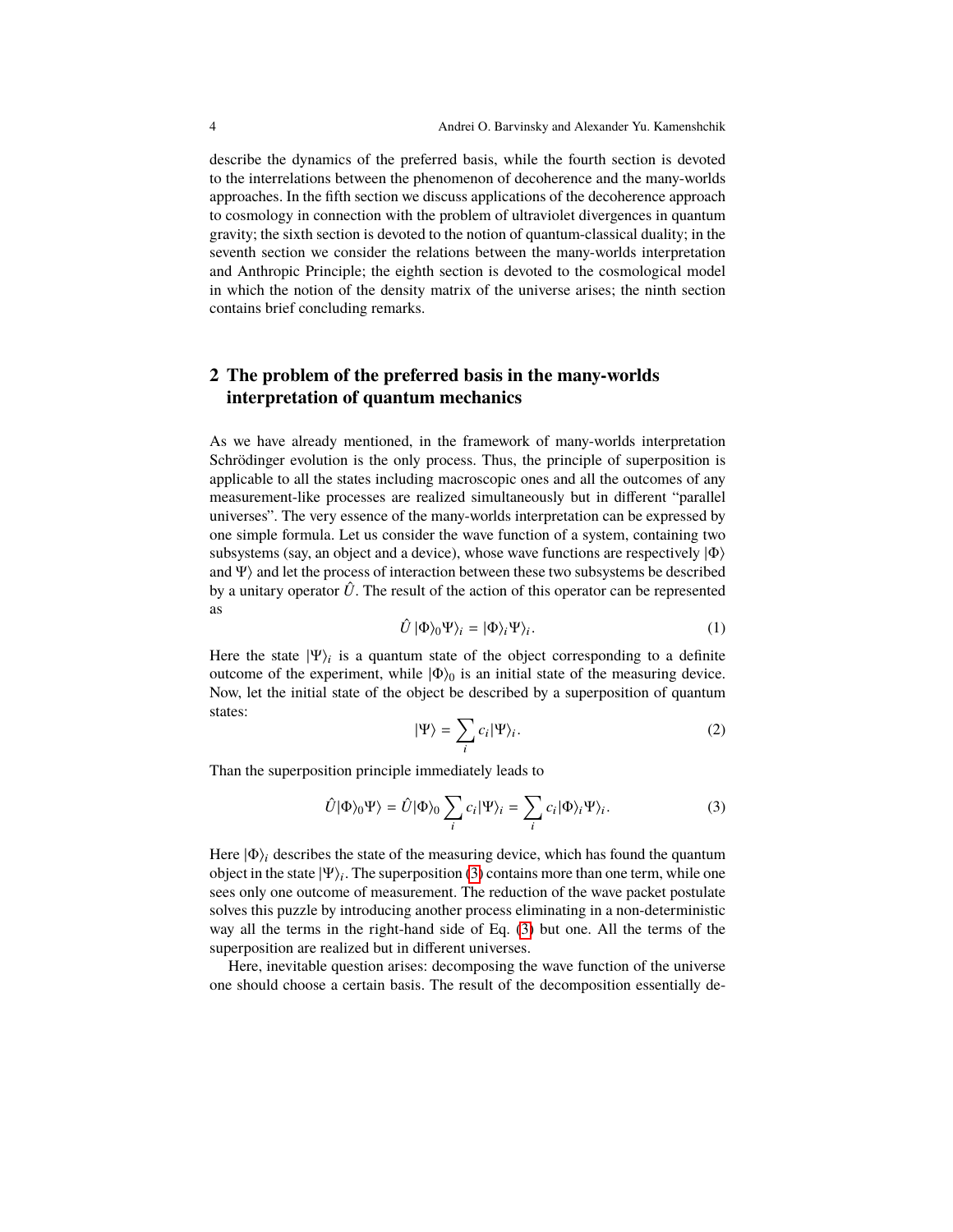pends on it. Thus, the so called problem of the choice of the preferred basis arises. This problem was considered by different authors (see e.g. [\(Deutsch](#page-22-7) [\(1985\)](#page-22-7)), [\(Markov](#page-23-3) [and Mukhanov](#page-23-3) [\(1988\)](#page-23-3)), [\(Dieks](#page-22-8) [\(1989\)](#page-22-8)), [\(Ben Dov](#page-22-9) [\(1990\)](#page-22-9)), [\(Albrecht](#page-21-0) [\(1992\)](#page-21-0))). From our point of view the most convincing approach to the solution of this problem was proposed by Zeh in [Zeh](#page-24-2) [\(1973\)](#page-24-2) and further developed in our works [\(Barvinsky, Ka](#page-21-1)[menshchik and Ponomariov](#page-21-1) [\(1988\)](#page-21-1), [Barvinsky and Kamenshchik](#page-21-2) [\(1990a\)](#page-21-2), [Barvinsky](#page-21-3) [and Kamenshchik](#page-21-3) [\(1995a\)](#page-21-3), [Barvinsky and Kamenshchik](#page-21-4) [\(1995b\)](#page-21-4)). The essence of the problem can be formulated considering the same example of a quantum system consisting of two subsystems. Let us emphasize that now we would like to undertake a consideration of a general case without particular reference to measuring devices and quantum objects (for a moment we consider this division of a system into subsystems as granted). The only essential characteristics of the branching process is the defactorization of the wave function. This means that if at the initial moment the wave function of the system under consideration was represented by a direct product of the wave functions of the subsystems

$$
|\Psi\rangle = |\phi\rangle|\chi\rangle \tag{4}
$$

then after an interaction between the subsystems it becomes

<span id="page-4-0"></span>
$$
\sum_{i} c_{i} |\phi\rangle_{i} |\chi\rangle_{i}, \tag{5}
$$

where more than one coefficient  $c_i$  is different from zero. Apparently the decomposition [\(5\)](#page-4-0) can be done in various manners. As soon as each term is associated with a separate universe, the unique prescription for the construction of such a superposition should be fixed. We believe that the correct choice of the preferred basis is the so called Schmidt [\(Schmidt](#page-24-3) [\(1907\)](#page-24-3)) or bi-orthogonal basis. This basis is formed by eigenvectors of both the density matrices of the subsystems of the quantum system under consideration. These density matrices are defined as

$$
\hat{\rho}_I = Tr_{II} |\Psi\rangle\langle\Psi|,\tag{6}
$$

$$
\hat{\rho}_{II} = Tr_I |\Psi\rangle\langle\Psi|.\tag{7}
$$

Remarkably, the eigenvalues of the density matrices coincide and hence the number of non-zero eigenvalues is the same, in spite of the fact that the corresponding Hilbert spaces can be very different.

$$
\hat{\rho}_I|\phi_n\rangle = \lambda_n|\phi_n\rangle,\tag{8}
$$

$$
\hat{\rho}_{II}|\chi_n\rangle = \lambda_n|\chi_n\rangle,\tag{9}
$$

Consequently, the wave function is decomposed as

$$
|\Psi\rangle = \sum_{n} \sqrt{\lambda_n} |\phi_n\rangle |\chi_n\rangle.
$$
 (10)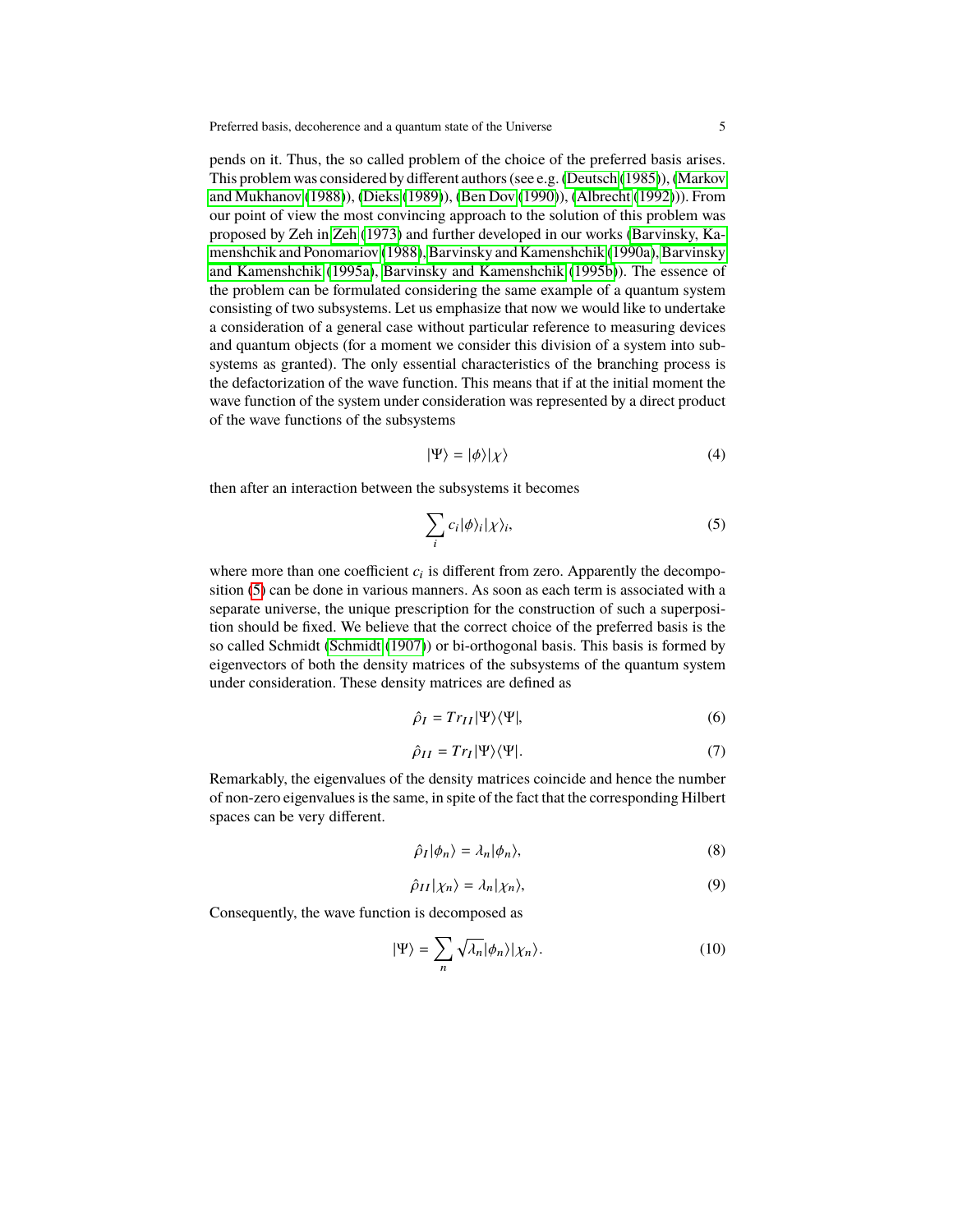The bi-orthogonal basis was first used at the dawn of quantum mechanics by E. Schrödinger [\(Schrödinger](#page-24-4) [\(1935,](#page-24-4) [1936\)](#page-24-5)) for the study of correlations between quantum systems. Recently, this basis has been actively used for measuring the degree of entanglement, in particular, in relation to quantum computing [\(Ekert and](#page-22-10) [Knight](#page-22-10) [\(1995\)](#page-22-10)).

We believe that the bi-orthogonal basis being defined by the fixing of the decomposition of the system into subsystems has a fundamental character and determines the worlds which result from the defactorization process. However, the subdivision of the system into subsystems which implies the branching of the worlds should satisfy some reasonable criteria which we are not ready to formalize at the moment (see, however our paper [\(Barvinsky and Kamenshchik](#page-21-4) [\(1995b\)](#page-21-4)) for the analysis of some relatively simple cases). One can say, that the decomposition into the subsystems should be such that the corresponding preferred basis would be rather stable. For example, when one treats a quantum mechanical experiment of the Stern-Gerlach type, it is natural to consider the measuring device and the atom as subsystems. In the case when we consider a system with some kind of internal symmetry, like in quantum chromodynamics, the division of the system into subsystems which belong to singlet representations of the internal symmetry group looks also reasonable from the point of view of stability of the bi-orthogonal preferred basis of the many-worlds interpretation.

#### **3 Dynamics of the preferred basis**

Let us consider a system, consisting of two subsystems. In the preferred basis its wave function has the form

$$
\Psi\rangle = \sum_{n} c_n |n\rangle_I |n\rangle_{II}.\tag{11}
$$

The whole wave function  $|\Psi(t)\rangle$  satisfies the Schrödinger equation

$$
i\frac{\partial|\Psi(t)\rangle}{\partial t} = H|\Psi(t)\rangle,\tag{12}
$$

with

$$
H = H_I + H_{II} + V,\tag{13}
$$

where *V* is the interaction Hamiltonian between the subsystems. One can show [\(Barvinsky and Kamenshchik](#page-21-2) [\(1990a,](#page-21-2) [1995a\)](#page-21-3)) that the evolution of the preferred basis vectors is unitary and is governed by some effective Hamiltonians:

$$
i\frac{\partial}{\partial t}|m\rangle_I = \mathcal{H}_I|m\rangle_I,
$$
\n(14)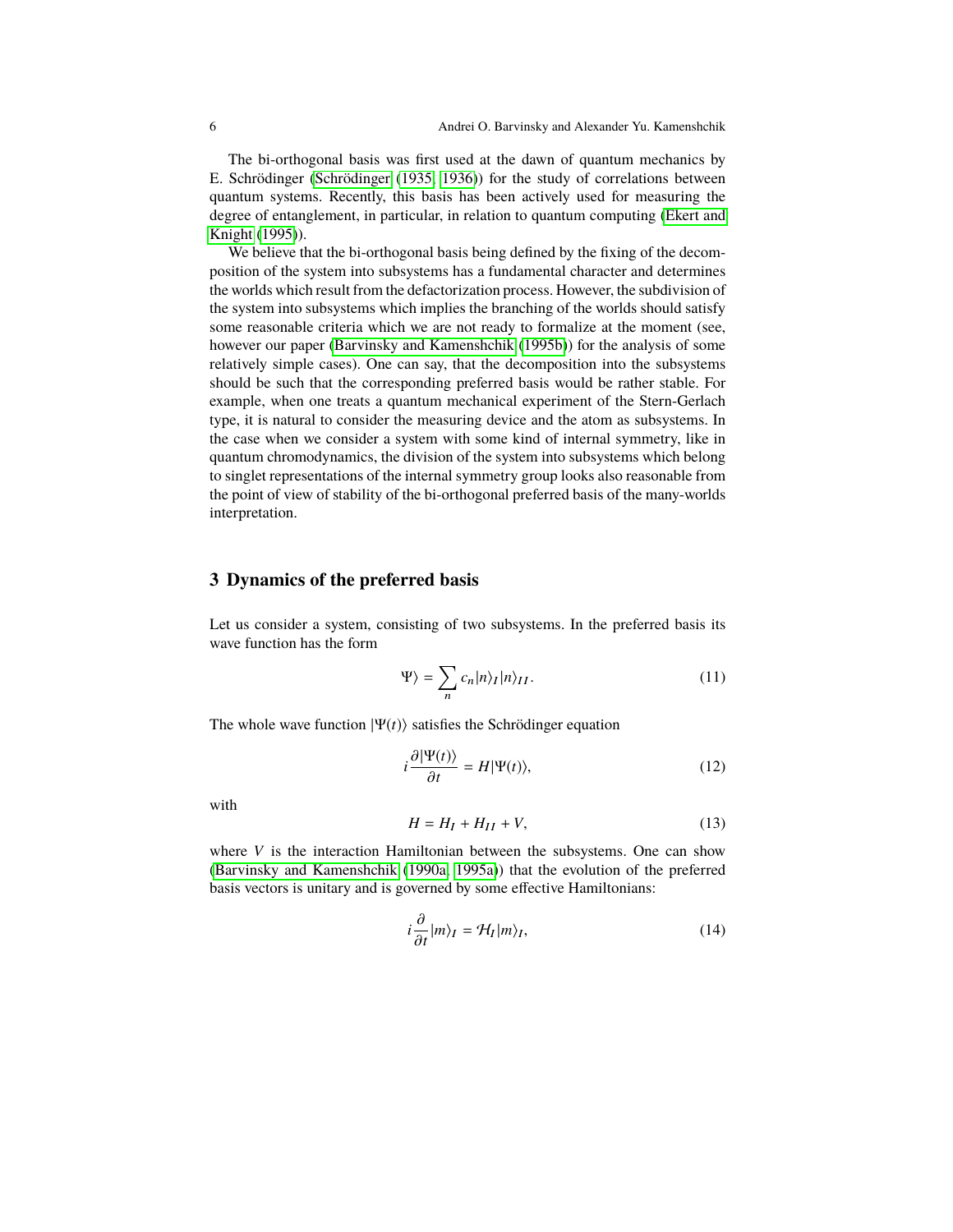Preferred basis, decoherence and a quantum state of the Universe 7

$$
\mathcal{H}_I = i \sum_m \left( \frac{\partial |m\rangle_I}{\partial t} \, I \langle m| \right). \tag{15}
$$

(The equations for the second subsystem are quite analogous). Non-diagonal elements of  $\mathcal{H}_I$  are given by

<span id="page-6-0"></span>
$$
(\mathcal{H}_I)_{mn} = (H_I)_{mn} - \frac{I \langle m | \text{Tr}_{II}[V, |\Psi \rangle \langle \Psi | ] | n \rangle_I}{p_m - p_n},
$$
\n(16)

and, similarly, for  $\mathcal{H}_{II}$ . The diagonal elements can be fixed as

<span id="page-6-1"></span>
$$
(\mathcal{H}_I)_{mm} = (H_I)_{mm}; \ (\mathcal{H}_{II})_{mm} = (H_{II})_{mm}, \tag{17}
$$

whence it follows that

$$
i\frac{\partial c_n}{\partial t} = I\langle n|_{II}\langle n|V|\Psi\rangle.
$$
 (18)

 $\frac{\partial t}{\partial t}$   $\frac{1}{(1,0)[1,1]}$  completely determine the effective Hamiltonians which turn out to be a complicated functionals not only of the hamiltonian *H*, but also of the quantum state  $|\Psi\rangle$  of the system. A similar consideration can be found in the paper by Kübler and Zeh [\(Kübler and Zeh](#page-23-4) [\(1973\)](#page-23-4)).

The most unexpected conclusion from the unitary dynamics of the proposed basis is the following. Since the observer (identified, for example, with the subsystem *I*) observes and measures only one relative state of the second subsystem *II* in his many-worlds branch, he finds that this state undergoes a unitary evolutions of the above type. This is in spite of the impure nature of this open subsystem *II* described by a non-factorizable density matrix.

The second conclusion is that the observer studying the dynamics of his relative state measures the effective Hamiltonian  $\mathcal{H}_{II}$  and not the fundamental Hamiltonian *H* of the total system. This apparently means that research into nature at the most fundamental levels requires additional efforts in reconstructing the fundamental dynamical laws on the grounds of the observable reality. Other aspects of the relations between observable and fundamental Hamiltonians which we call "quantum-classical duality" were considered in [\(Kamenshchik](#page-23-5) *et al* [\(2019\)](#page-23-5)) and will be briefly described in section 6.

#### **4 Preferred basis and decoherence**

In his seminal paper [\(Zeh](#page-24-1) [\(1971\)](#page-24-1)) Heinz-Dieter Zeh has open a new direction in quantum theory – decoherence. Let us briefly remind what is it. Let us consider for example the Stern-Gerlach experiment, where the initial state of the atom and of the device is described by the vector

$$
|\Psi\rangle = |\Phi\rangle (c_1|\psi_{\uparrow}\rangle + c_2|\psi_{\downarrow}\rangle). \tag{19}
$$

As a result of the measurement, we have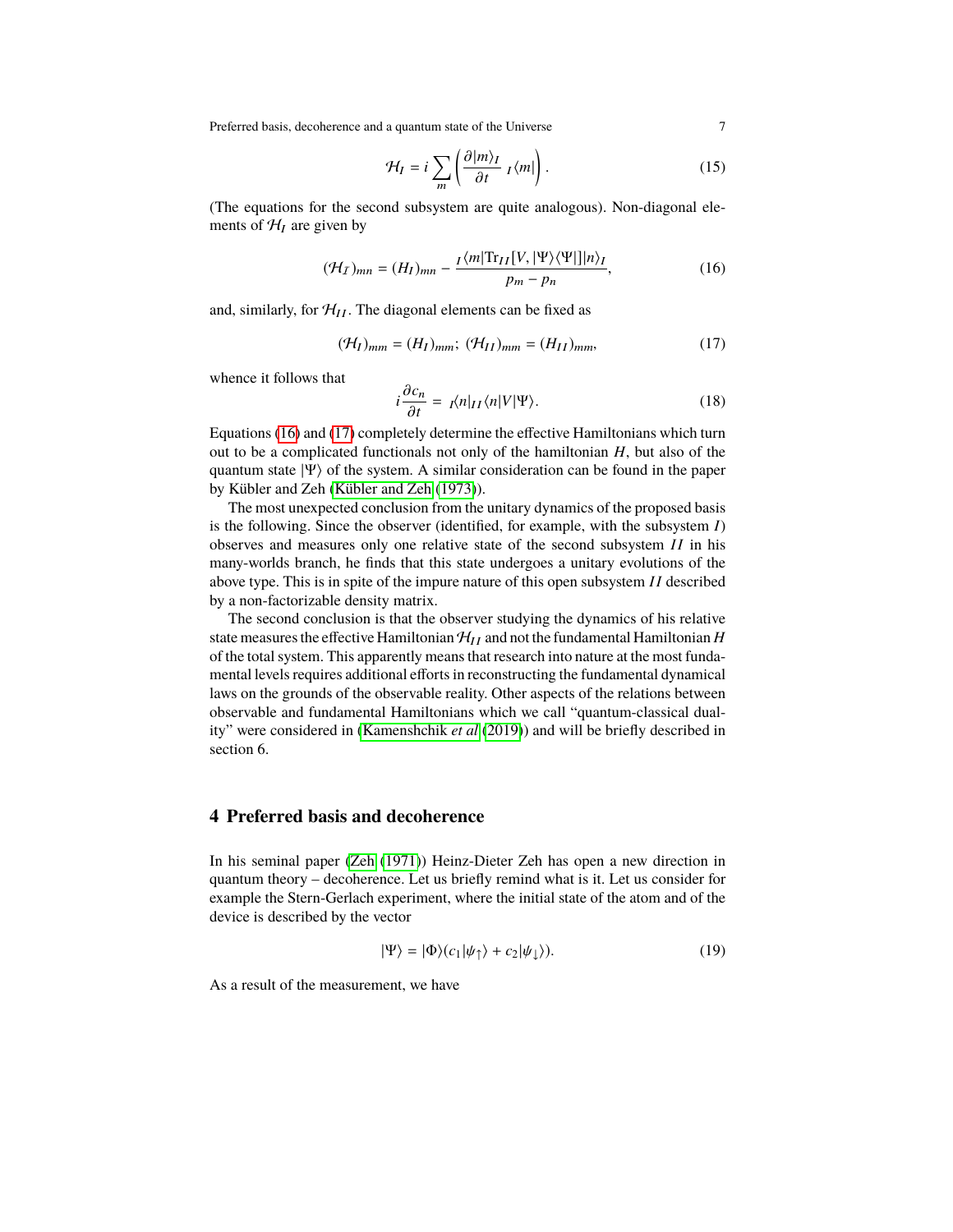8 Andrei O. Barvinsky and Alexander Yu. Kamenshchik

$$
|\Psi\rangle_{\text{final}} = c_1 |\Phi\rangle_{\uparrow} |\psi_{\uparrow}\rangle + c_2 |\Phi\rangle_{\downarrow} |\psi_{\downarrow}\rangle. \tag{20}
$$

Let us remember that in every measurement process the third system participates it is the environment. Hence, the initial state of the general system is

$$
|\Psi\rangle = |\chi\rangle|\Phi\rangle(c_1|\psi_\uparrow\rangle + c_2|\psi_\downarrow\rangle),\tag{21}
$$

while its final state is

$$
|\Psi\rangle_{\text{final}} = c_1|\chi\rangle|\eta|\Phi\rangle|\psi|\rangle + c_2|\chi\rangle|\phi\rangle|\psi|\rangle. \tag{22}
$$

Now, if we calculate the reduced density matrix tracing out the environmental degrees of freedom, we obtain

<span id="page-7-0"></span>
$$
\rho_{reduced} = \text{Tr}_{\{\chi\}} |\Psi\rangle_{\text{final final}} \langle \Psi| = |c_1|^2 |\Phi_{\uparrow}\rangle \langle \Phi_{\uparrow} |\psi_{\uparrow}\rangle \langle \psi_{\uparrow}| + |c_2|^2 |\Phi_{\downarrow}\rangle \langle \Phi_{\downarrow} |\psi_{\downarrow}\rangle \langle \psi_{\downarrow}|.
$$
\n(23)

The expression [\(23\)](#page-7-0) represents a classical statistical mixture, which substitutes the quantum state due to tracing out the environmental degrees of freedom. This is the essence of the decoherence approach. It explains how the classical world arises from the quantum one and has proved its efficiency for description of a very wide range of phenomena in theoretical and experimental physics (see Joos *[et al.](#page-23-6)* [\(2003\)](#page-23-6)). Thus, the idea of application of the decoherence approach to quantum cosmology was quite natural, and such applications were studied using the minisuperspace models [\(Kiefer](#page-23-7) [\(1987,](#page-23-7) [1988\)](#page-23-8)). In the next section we shall discuss the problem arising in cosmological models with infinite number of degrees of freedom.

Before concluding this section we would like to make several remarks about the comparison between the many-worlds approach to the interpretation of quantum mechanics and the decoherence approach. As we have already told, what lies in the foundation of the decoherence approach is understanding the fact that in any process of quantum measurement there are not two, but three participants: namely, not only the quantum object and measuring device, but also the rest of the universe - the so called environment. After the measurement, we can construct the reduced density matrix, describing the object and device, tracing out unobservable degrees of freedom of the environment. It appears that in many cases this reduced density matrix becomes quickly practically diagonal in a certain "good" basis, whose states are sometimes called "pointer states" [\(Zurek](#page-24-6) [\(1981,](#page-24-6) [1982\)](#page-24-7)) and behaves more or less classically. In such a way, the quantum state of the object and of the measuring device becomes a classical statistical mixture. However, from our point of view the decoherence approach to the problem of quantum measurement and to the problem of classical-quantum relations is less fundamental than the many-worlds approach.

First, there is an essential difference between statistical principles in classical and quantum physics. In classical physics the probability is "the measure of our ignorance" of the initial conditions or of the details of interaction while in quantum physics we cannot get rid of the probability even in principle, where there is no analogue to the "Laplace demon", who can calculate everything. Thus, the transition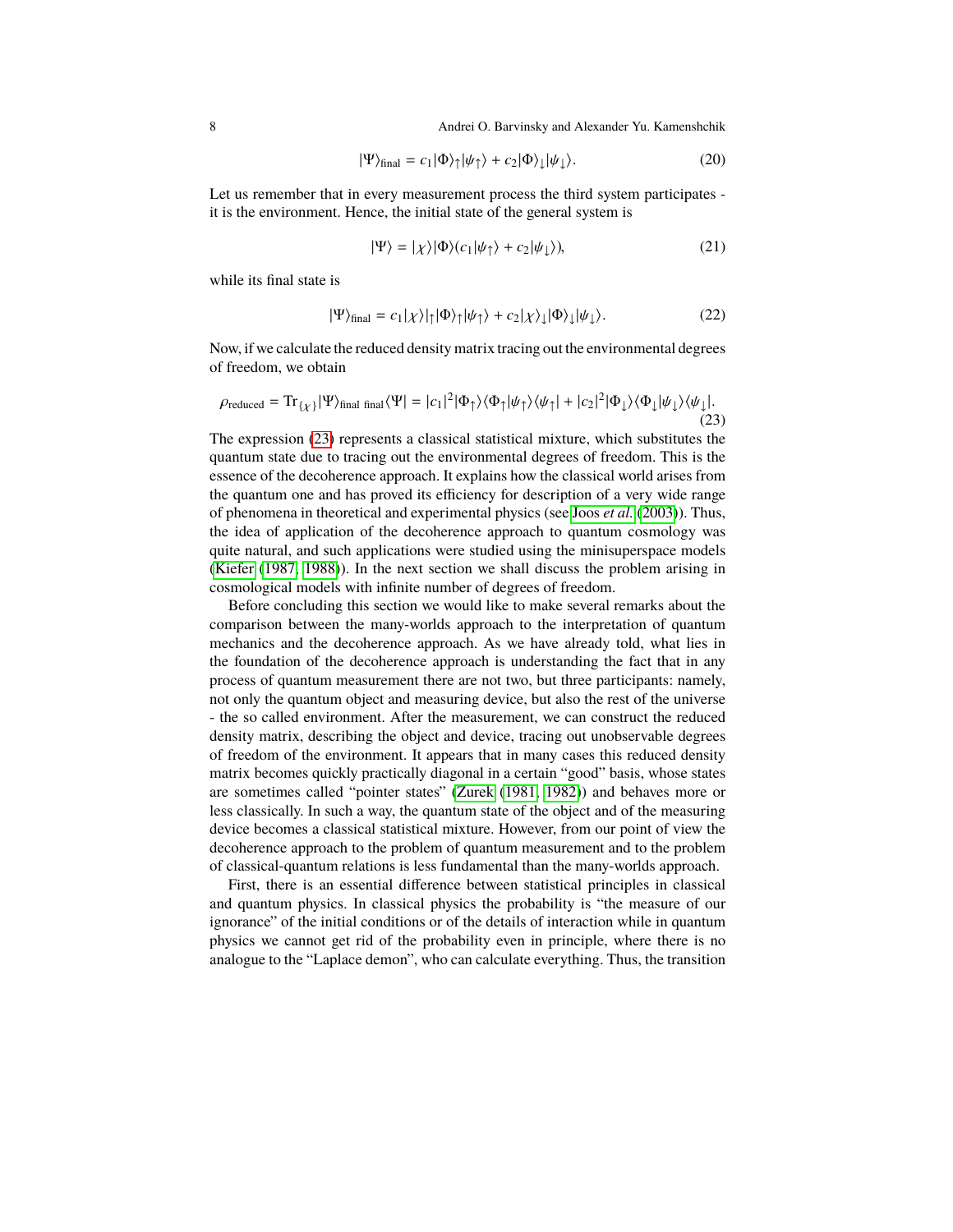to a classical statistical mixture does not resolve the problem of choice between different alternatives.

Second, the decoherence properties of reduced density matrix depend crucially on the choice of the basis. Thus, the classicality is introduced into the theory already at the level of the choice of the basis. In the bi-orthogonal preferred basis approach, described above, the basis is defined by the chosen decomposition of the system under consideration into subsystems. After that, one can study the dynamics of different elements of the basis and to see if they behave classically [\(Barvinsky and](#page-21-3) [Kamenshchik](#page-21-3) [\(1995a\)](#page-21-3)). It appears, that sometimes classicality exists as a stable phenomenon, sometimes – as a temporary phenomenon and sometimes it does not exist at all. Thus, the many-worlds interpretation, insisting on the primary role of the quantum theory with respect to the classical one, describes a wider class of phenomena. Nevertheless, for a large class of situations, the predictions of both approaches are close. It happens when the bi-orthogonal basis is close to the pointer basis.

#### **5 Decoherence and ultraviolet divergences in quantum cosmology**

The first question which arises when one tries to explain the classicalization of a quantum Universe using decoherence approach, is connected with the definition of an environment. Indeed, in contrast to the usual description of quantum-mechanical experiment in a laboratory, there is no external environment, because the object of quantum cosmology is the whole Universe. Thus, we should treat some part of degrees of freedom as essential and observables, while the others could be treated as an environment with subsequent tracing them out in transition to a reduced density matrix. It is natural to believe that inhomogeneous degrees of freedom play the role of environment while macroscopic variables such as a cosmological radius or initial value of the inflaton scalar field are treated as observables. It is easy to guess that there are infinite number of environmental degrees of freedom and hence, calculating a reduced density matrix encounters the problem of ultraviolet divergences, which was analyzed in papers [\(Barvinsky](#page-21-5) *et al* [\(1999\)](#page-21-5), [Barvinsky, Kamenshchik and Kiefer](#page-21-6)  $(1999a,b)$  $(1999a,b)$ ).

To tackle this problem we should consider the wave function of the universe in the one-loop approximation, describing simultaneously with homogeneous also inhomogeneous degrees of freedom [\(Barvinsky and Kamenshchik](#page-21-8) [\(1990b,](#page-21-8) [1994\)](#page-21-9), [Barvinsky, Kamenshchik and Mishakov](#page-21-10) [\(1997\)](#page-21-10)). It is convenient to write both the no-boundary [\(Hartle and Hawking](#page-23-9) [\(1983\)](#page-23-9)) and tunneling [\(Vilenkin](#page-24-8) [\(1983\)](#page-24-8)) cosmological wave functions in the form:

<span id="page-8-0"></span>
$$
\Psi(t|\varphi, f) = \frac{1}{\sqrt{v_{\varphi}^*(t)}} \exp\left(\mp I(\varphi)/2 + iS(t, \varphi)\right) \times \prod_n \psi_n(t, \varphi|f_n),\tag{24}
$$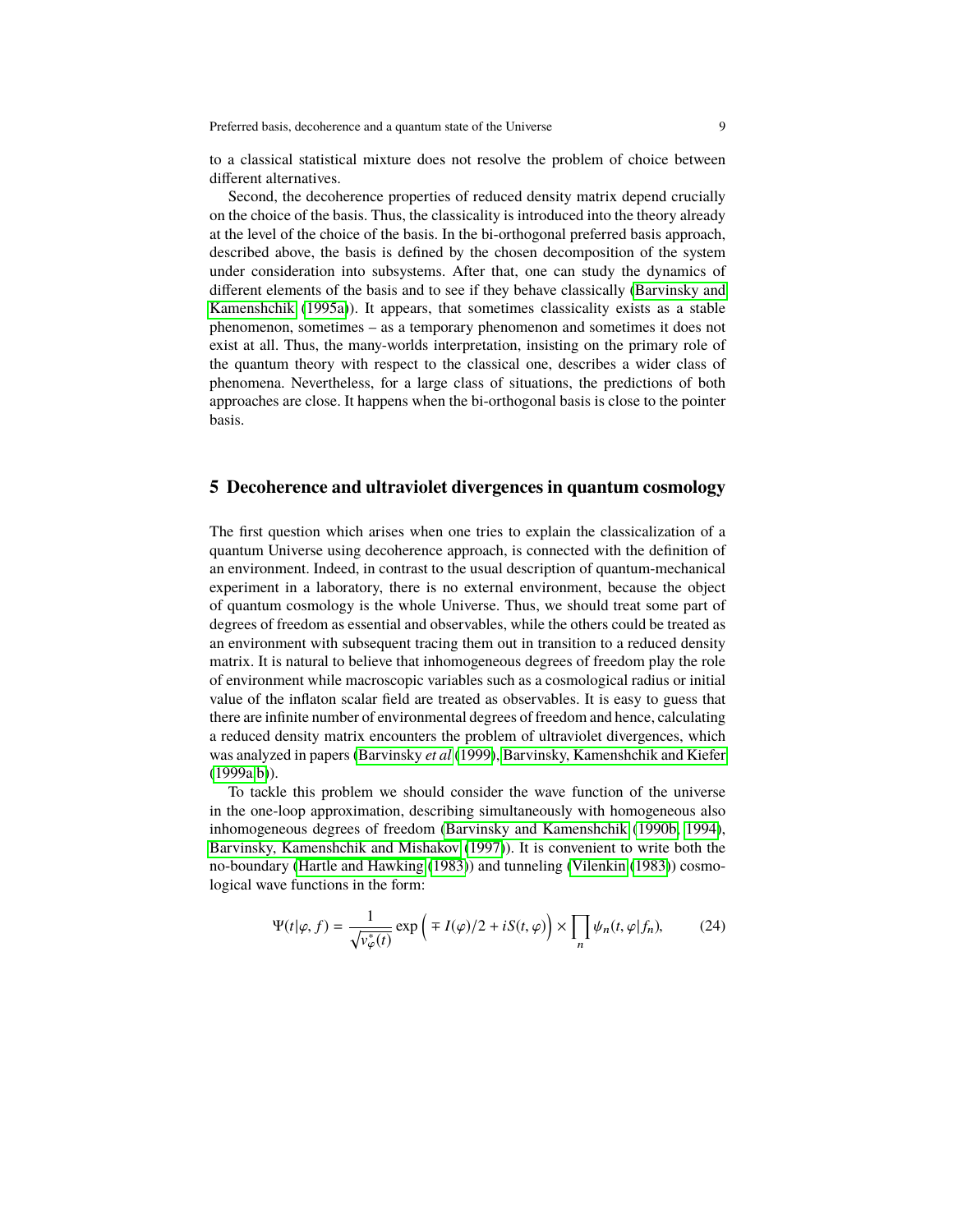10 Andrei O. Barvinsky and Alexander Yu. Kamenshchik

$$
\psi_n(t,\varphi|f_n) = \frac{1}{\sqrt{\nu_n^*(t)}} \exp\left(-\frac{1}{2}\Omega_n(t)f_n^2\right),\tag{25}
$$

$$
\Omega_n(t) = -a^k(t) \frac{\dot{v}_n^*(t)}{v_n^*(t)}.
$$
\n(26)

Here, the sign minus or plus in front of Euclidean action  $I(\varphi)$  in the exponential of [\(24\)](#page-8-0) corresponds to the no-boundary and to the tunneling wave functions of the Universe, respectively,  $f_n$  describe amplitudes of inhomogeneous modes, while  $v_n$ are corresponding to these modes solutions of linearized second-order differential equations. The exponential  $k$  in the expression for the frequency function  $\Omega_n$ , depends on the spin *s* of the field under consideration and on its parametrization. For the "standard" parametrization  $k = 3 - 2s$ . Inclusion of inhomogeneous modes into the wave function of the Universe were first considered in [\(Halliwell and Hawking](#page-23-10) [\(1985\)](#page-23-10), [Laflamme](#page-23-11) [\(1987\)](#page-23-11)). One can show [\(Barvinsky and Kamenshchik](#page-21-8) [\(1990b\)](#page-21-8)) that the diagonal of the reduced density matrix corresponding to the wave function [\(24\)](#page-8-0)

$$
\rho(t|\varphi) \equiv \rho(t|\varphi, \varphi) = \int \prod_{n} df_n |\Psi(t|\varphi, f)|^2 \tag{27}
$$

is

$$
\rho(t|\varphi) = \frac{\sqrt{\Delta_{\varphi}}}{|\nu_{\varphi}(t)|} \exp\left(\mp I(\varphi) - \Gamma_{1-\text{loop}}(\varphi)\right),\tag{28}
$$

where

$$
\Delta_{\varphi} \equiv i a^k (v_{\varphi}^* \dot{v}_{\varphi} - \dot{v}_{\varphi}^* v_{\varphi}). \tag{29}
$$

is the Wronskian of the  $\varphi$ -mode functions and  $\Gamma_{1-loop}$  is the one-loop effective action calculated on the DeSitter instanton of the radius  $1/H(\varphi)$ , where  $H(\varphi)$  is the effective Hubble constant. When  $H(\varphi) \to \infty$ ,

$$
\Gamma_{1-\text{loop}} = Z \ln \frac{H(\varphi)}{\mu},\tag{30}
$$

where  $Z$  is the anomalous scaling of the theory,  $\mu$  is a renormalization scale. It is easy to see that the condition of the normalizability of the wave function of the Universe is

$$
Z > 1,\tag{31}
$$

and this condition provides us with the selection criterium for particle physics models [\(Barvinsky and Kamenshchik](#page-21-8) [\(1990b\)](#page-21-8)).

Information about decoherence behaviour of the system is contained in the offdiagonal elements of the density matrix. In our case they read

$$
\rho(t|\varphi,\varphi') = \left(\frac{\Delta_{\varphi}\Delta_{\varphi'}}{v_{\varphi}v_{\varphi'}^*}\right)^{\frac{1}{4}} \exp\left(-\frac{1}{2}\Gamma - \frac{1}{2}\Gamma' + i(S - S')\right)D(t|\varphi.\varphi').
$$
 (32)

Here  $D(t|\varphi, \varphi')$  is the so called decoherence factor defined by the formula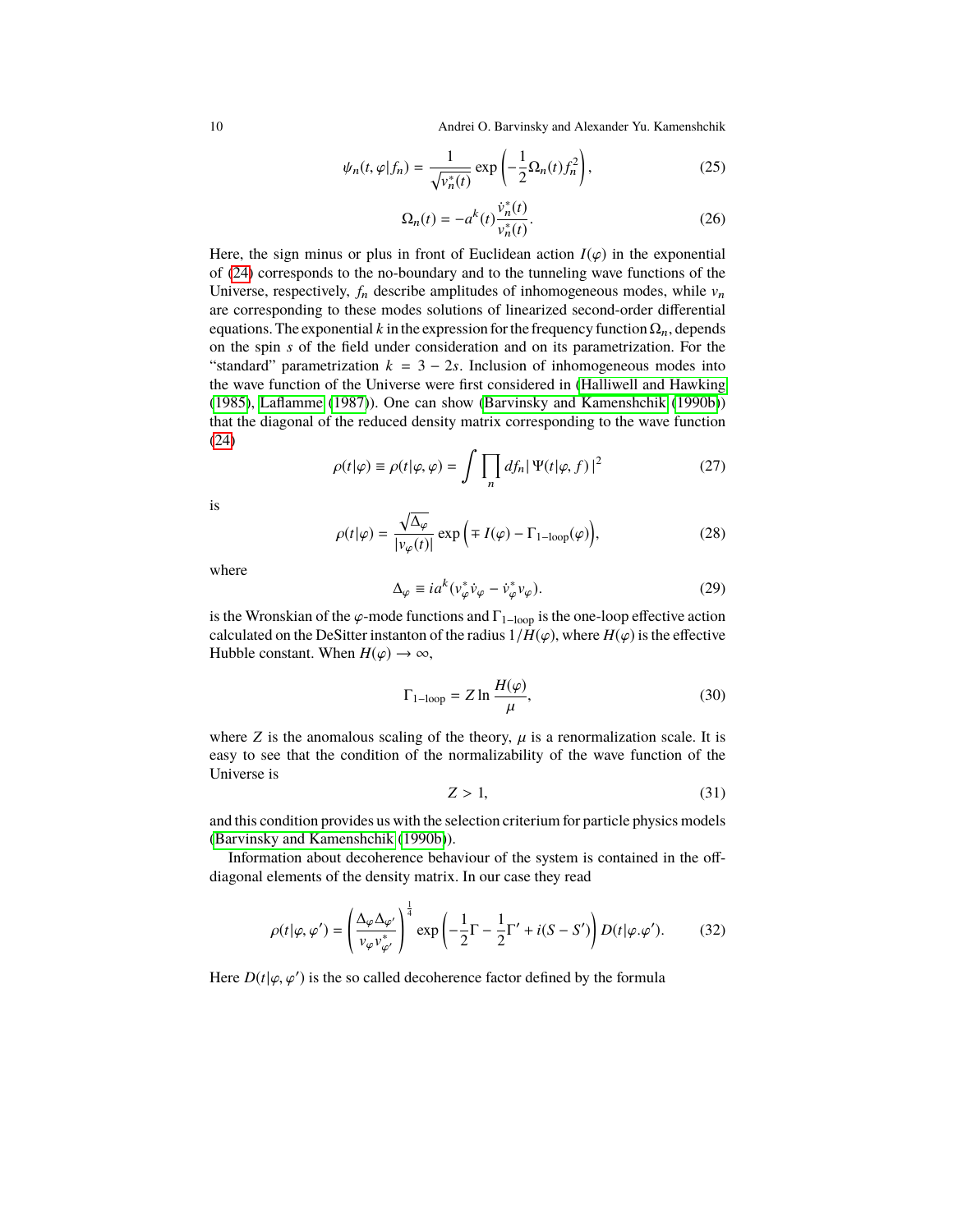Preferred basis, decoherence and a quantum state of the Universe 11

$$
D(t|\varphi,\varphi') = \prod_{n} \left( \frac{4Re\Omega_n Re\Omega_n'^*}{(\Omega_n + \Omega_n'^*)^2} \right)^{\frac{1}{4}} \left( \frac{v_n v_n'^*}{v_n^* v_n'} \right)^{\frac{1}{4}}.
$$
 (33)

How to cope with ultraviolet divergences appearing in the sum of this type? This qiestion was already discussed in [\(Paz and Sinha](#page-24-9) [\(1992\)](#page-24-9), [Kiefer](#page-23-12) [\(1992\)](#page-23-12), [Okamura](#page-23-13) [\(1996\)](#page-23-13)). In [\(Barvinsky](#page-21-5) *et al* [\(1999\)](#page-21-5), [Barvinsky, Kamenshchik and Kiefer](#page-21-6) [\(1999a](#page-21-6)[,b\)](#page-21-7)) we used the dimensional regularization [\('t Hooft and Veltman](#page-23-14) [\(1972\)](#page-23-14)). As usual, the main effect of a dimensional regularization consists in changing the number of degrees of freedom involved in summation. For example, for a scalar field, the degeneracy number of harmonics in spacetime of dimensionality *d* changes from the well-known value (see e.g. [Lifshitz and Khalatnikov](#page-23-15) [\(1963\)](#page-23-15))

$$
\dim(n, 4) = n^2,\tag{34}
$$

to

$$
\dim(n, d) = \frac{(2n+d-4)\Gamma(n+d-3)}{\Gamma(n)\Gamma(d-1)}.
$$
\n(35)

Making analytical continuation and discarding the poles 1/(*d*−4) one has finite values for  $D(t|\varphi, \varphi')$ . However, for scalar, photon and graviton fields one gets because of overcubitaction of IIV-infinities a pathological behaviour: oversubtraction of UV-infinities a pathological behaviour:

$$
|D(t|\varphi,\varphi')| \to \infty, \text{ at } |\varphi - \varphi'| \to \infty.
$$
 (36)

For example, for a massive scalar field

$$
\ln|D(t|\varphi, \varphi')| \approx \frac{7}{64} m^3 \bar{a} (a - a')^2,\tag{37}
$$

where

$$
a = \frac{1}{H(\varphi)} \cosh H(\varphi)t,
$$
  
\n
$$
a' = \frac{1}{H(\varphi')} \cosh H(\varphi')t,
$$
  
\n
$$
\bar{a} = \frac{a + a'}{2}.
$$
\n(38)

Such a form of a decoherence factor not only does not correspond to decoherence, but also renders density matrix ill-defined, breaking the condition  $\text{Tr}(\rho^2) \leq 1$ . However, there is remedy: using the reparametrization of a bosonic scalar field there is remedy: using the reparametrization of a bosonic scalar field

$$
f \to \tilde{f} = a^{\mu} f, \ v_n \to \tilde{\nu}_n = a^{\mu} v_n,
$$
 (39)

one can get the new form of the frequency function

$$
\Omega_n(t) = -ia^{3-2\mu}(t)\frac{\dot{\tilde{v}}_n^*(t)}{\tilde{v}_n^*(t)}.
$$
\n(40)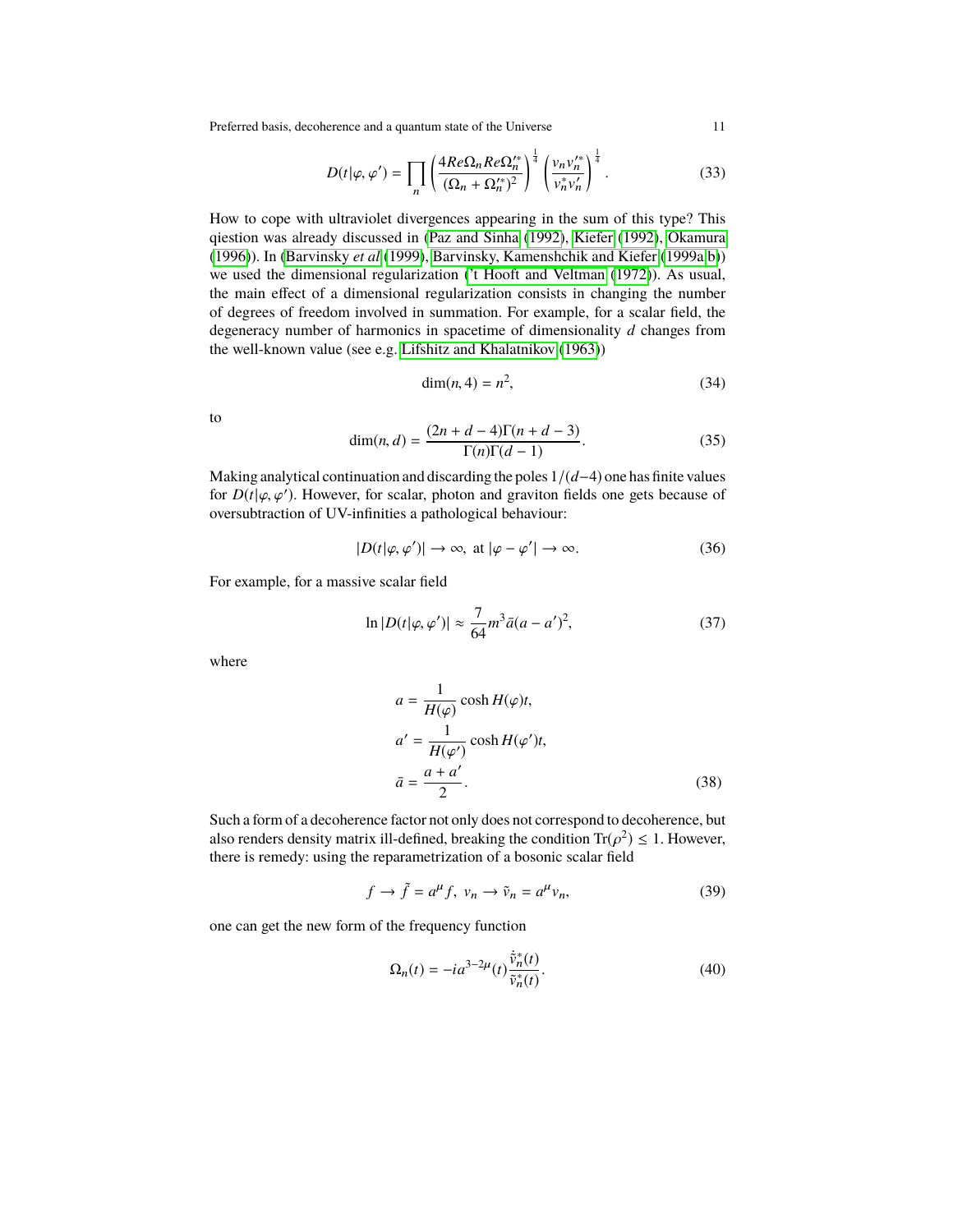In such a way one can suppress ultraviolet divergences. For the so called conformal parametrization,  $\mu = 1$ , for the massive scalar field one has

$$
\ln|\tilde{D}(t|\varphi,\varphi')| = -\frac{m^3\pi\bar{a}(a-a')^2}{64},\tag{41}
$$

For the case of fermions this trick does not work [\(Barvinsky, Kamenshchik](#page-21-6) [and Kiefer](#page-21-6) [\(1999a\)](#page-21-6)). Let us discuss it in more detail. The wave function of the Universe filled by fermions has the form [\(D'Eath and Halliwell](#page-22-11) [\(1987\)](#page-22-11), [Kiefer](#page-23-16) [\(1989\)](#page-23-16), [Barvinsky, Kamenshchik and Kiefer](#page-21-6) [\(1999a\)](#page-21-6))

$$
\Psi(t,\varphi|x,y) = \Psi_0(t,\varphi) \prod_n \psi_n(t|x_n,y_n),\tag{42}
$$

where  $x$ ,  $y$  - Grassmann variables. Partial wave functions have the form

$$
\psi_n(t|x_n, y_n) = v_n - \frac{i\dot{v}_n + v v_n}{m} x_n y_n,\tag{43}
$$

where the functions  $v_n$  satisfy the second-order equation

<span id="page-11-0"></span>
$$
\ddot{v}_n + (-i\dot{v} + m^2 + v^2)v_n = 0, \quad v = \frac{n + \frac{1}{2}}{a}.
$$
 (44)

As was shown in [\(Kiefer](#page-23-16) [\(1989\)](#page-23-16))

$$
|D(a,\varphi|a',\varphi')| = \exp\left(-\frac{m^2(a-a')^2}{8}\sum_{n=1}^{\infty}\frac{n(n+1)}{\left(n+\frac{1}{2}\right)^2}\right).
$$
 (45)

One can try eliminating ultraviolet divergences here by dimensional regularization using the fact that for spinors in spacetime of dimensionahty *d*:

$$
\dim(n, d) = \frac{\Gamma(n + 2^{(d-2)})\Gamma(n + 2^{(d-2)/2} - 1)}{[\Gamma(2^{(d-2)/2})]^2 \Gamma(n + 1)\Gamma(n)}.
$$
\n(46)

However, as the result of the renormalization procedure we have

$$
|D(a,\varphi|a',\varphi')| = \exp\left(-\frac{m^2(a-a')^2}{8}I\right), \ I < 0,\tag{47}
$$

and we enconter the same problem as in the case of bosons. Moreover, one cannot use the conformal reparametrization in this case because standard fermion variables are already presented in the conformal parametrization. However, there is another way to circumvent this problem. One can perform a non-local Bogoliubov transformation mixing Grassmann variables *x* and y. This transformation modifies the effective mass of fermions in equation [\(44\)](#page-11-0) for their basis functions. Choosing it in a certain way one can suppress ultraviolet divergences. The reasonable idea is to fix this transformation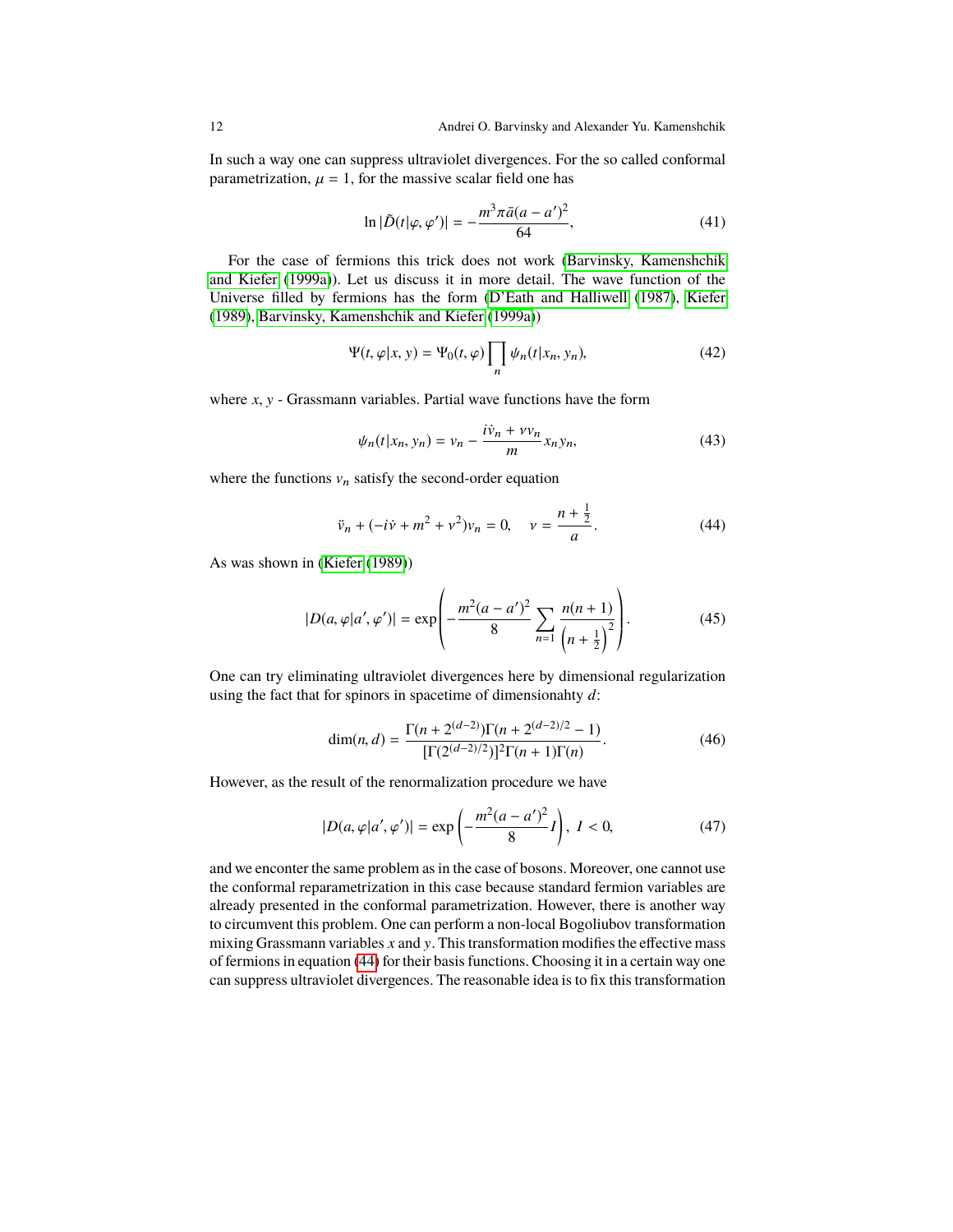by the requirement that decoherence is absent in static spacetime. Then:

$$
|D(a,\varphi|a',\varphi')| = \exp\left(-\frac{\pi^2 m^2 (a-a')^2}{192}I\right), \quad I > 0,
$$
 (48)

and is finite. The main conclusion to be drawn from the above examples is the fact that consistency of the reduced density matrix might determine the very definition of the environment in quantum cosmology.

#### **6 Classical - quantum duality**

We have already expressed our opinion that quantum theory is more fundamental than the classical one and that classicality arises under some particular circumstances. In [\(Barvinsky and Kamenshchik](#page-21-3) [\(1995a\)](#page-21-3)) we considered toy models with the Gaussian quantum states and simple interaction Hamiltonians between two subsystems. These Hamiltonians have the structure similar to  $V = xp_y + yp_x$  and represent a generalization of the Hamiltonian  $xp_y$ , introduced by von Neumann [\(von Neumann](#page-24-0) [\(1955\)](#page-24-0)) to describe the process of quantum measurement. The study of these models confirmed our hypothesis about possible transient character of classicality.

Here we would like to dwell on other aspects of quantum - classical relations following a recent paper [\(Kamenshchik](#page-23-5) *et al* [\(2019\)](#page-23-5)). Speaking about the problem of time in quantum cosmology and generally, in quantum mechanics, one can remember that some analogue of the classical time can be introduced even in the system with one degree of freedom [\(Sommerfeld](#page-24-10) [\(1930\)](#page-24-10), [Rowe](#page-24-11) [\(1987\)](#page-24-11)). The idea is very simple. Let us consider a particle with one spatial coordinate and a stable probability distribution for this coordinate. Naturally, the quantum state of such a particle is an eigenstate of its Hamiltonian. Then, one can suppose that behind this probability distribution there is a classical motion which we can observe stroboscopically. That means that we can detect its position many times and obtain a probability distribution for this position. Classically this measured probability is inversely proportional to the velocity of the particle. Indeed, the higher is the velocity of a particle in some region of the space the less is the time that it spends there. However in quantum mechanics this probability is given by the squared modulus of its wave function. Thus, we can write down the following equality [\(Sommerfeld](#page-24-10) [\(1930\)](#page-24-10), [Rowe](#page-24-11) [\(1987\)](#page-24-11))

<span id="page-12-0"></span>
$$
\psi^*(x)\psi(x) = \frac{1}{|\nu(x)|T},
$$
\n(49)

where *T* is a some kind of normalising time scale, for example, a half period of the motion of the particle. In this spirit, in paper [\(Rowe](#page-24-11) [\(1987\)](#page-24-11)), the probability distributions for the energy eigenstates of the hydrogen atom with a large principal quantum number *n* were studied. It was shown that the distributions with the orbital quantum number *l* having the maximal possible value  $l = n - 1$ , being interpreted as in Eq. [\(49\)](#page-12-0), describe the corresponding classical motion of the electron on the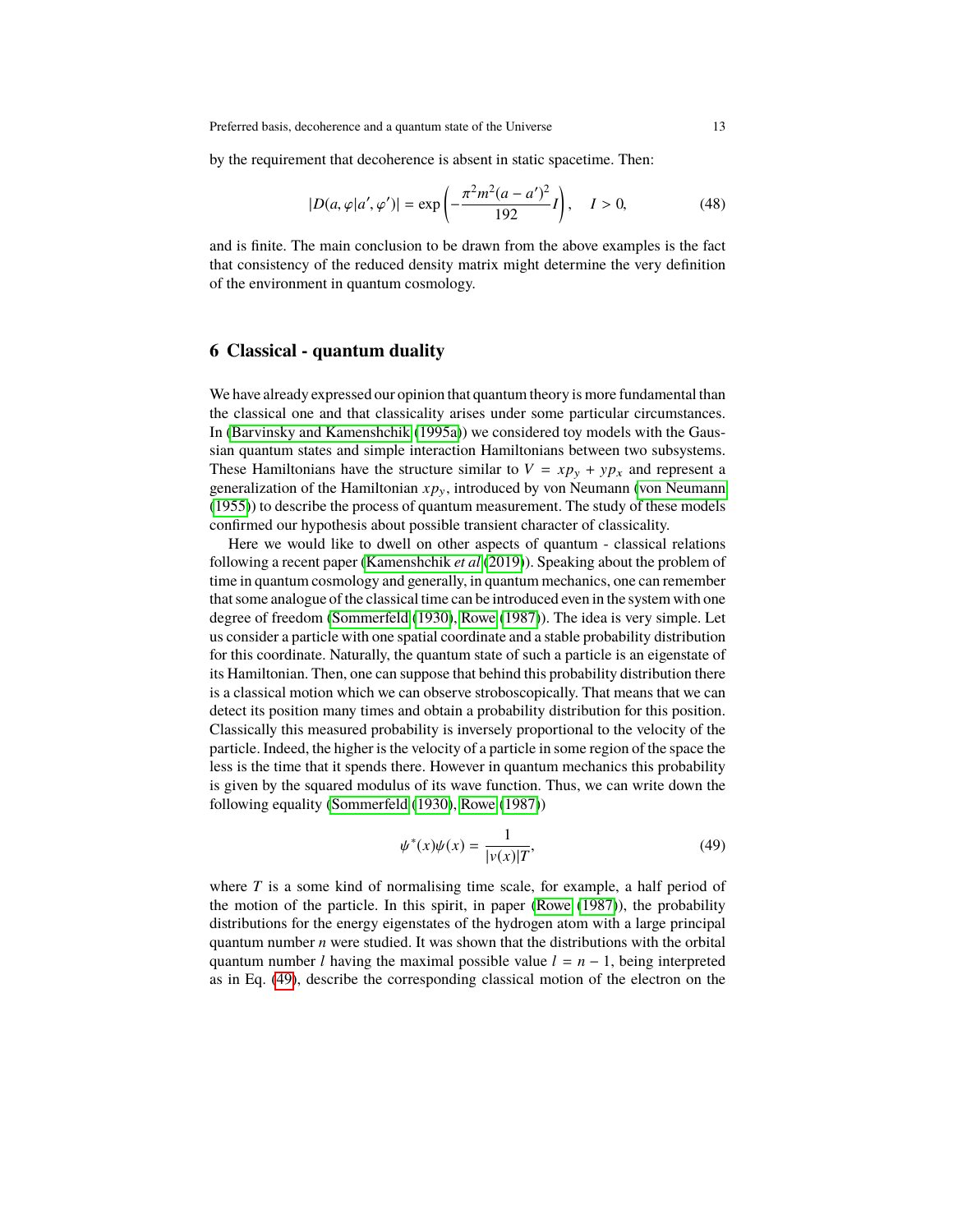circular orbit. At the same time, the state with  $l = 0$  cannot produce immediately a correct classical limit [\(Rowe](#page-24-11) [\(1987\)](#page-24-11)). To arrive to such a limit, which represents a classical radial motion of a particle (i.e. on a degenerate ellipse) one should apply a coarse-graining procedure based on the Riemann - Lebesgue theorem. There is another interesting example: the harmonic oscillator with a large value of the quantum number *n*. In this case, making a coarse-graining of the probability density one can again reproduce a classical motion of the oscillator [\(Pauling and Wilson](#page-23-17) [\(1935\)](#page-23-17)).

Usually, when one studies the question of the classical-quantum correspondence, one looks for the situations where this correspondence is realised. However, it is reasonable to suppose that such situations are not always realised. Now we would like to attract attention to another phenomenon: a particular quantum-classical duality between the systems governed by different Hamiltonians [\(Kamenshchik](#page-23-5) *et al* [\(2019\)](#page-23-5)). We can consider a simple example. Let us suppose that we have a classical motion of the harmonic oscillator, governed by the law

$$
x(t) = x_0 \sin \omega t. \tag{50}
$$

The velocity is

$$
\dot{x}(t) = \omega x_0 \cos \omega t. \tag{51}
$$

Using Eq. [\(49\)](#page-12-0), we can believe that behind this classical motion there is a stationary wave function

$$
\psi(x) = \frac{1}{\sqrt{\pi}(x_0^2 - x^2)^{1/4}} e^{if(x)} \theta(x_0^2 - x^2),\tag{52}
$$

where  $\theta$  is the Heaviside theta-function and  $f$  is a real function. Now, applying the energy conservation law and the stationary Schrödinger equation we can find the corresponding potential for the quantum problem:

<span id="page-13-0"></span>
$$
V(x) = \frac{m\omega^2 x_0^2}{2} + \frac{\hbar^2}{2m} \left( \frac{1}{2(x_0^2 - x^2)} + \frac{5x^2}{4(x_0^2 - x^2)^2} + if'' + if' \frac{x}{x_0^2 - x^2} - f'^2 \right), \text{ if } x^2 < x_0^2,\tag{53}
$$

Here, "prime" means the derivative with respect to *. To guarantee the reality of the* potential and, hence, the hermiticity of the Hamiltonian, we must choose the phase function *f* such that

$$
f' = C\sqrt{x_0^2 - x^2},\tag{54}
$$

where  $C$  is a real constant. Then the potential  $(53)$  is equal to

$$
V(x) = \frac{m\omega^2 x_0^2}{2} + \frac{\hbar^2}{2m} \left( \frac{1}{2(x_0^2 - x^2)} + \frac{5x^2}{4(x_0^2 - x^2)^2} + C^2(x^2 - x_0^2) \right),
$$
  
if  $x^2 < x_0^2$ . (55)

Then for  $x^2 > x_0^2$  we can treat the value of the potential as infinite since there the wave function is zero. wave function is zero.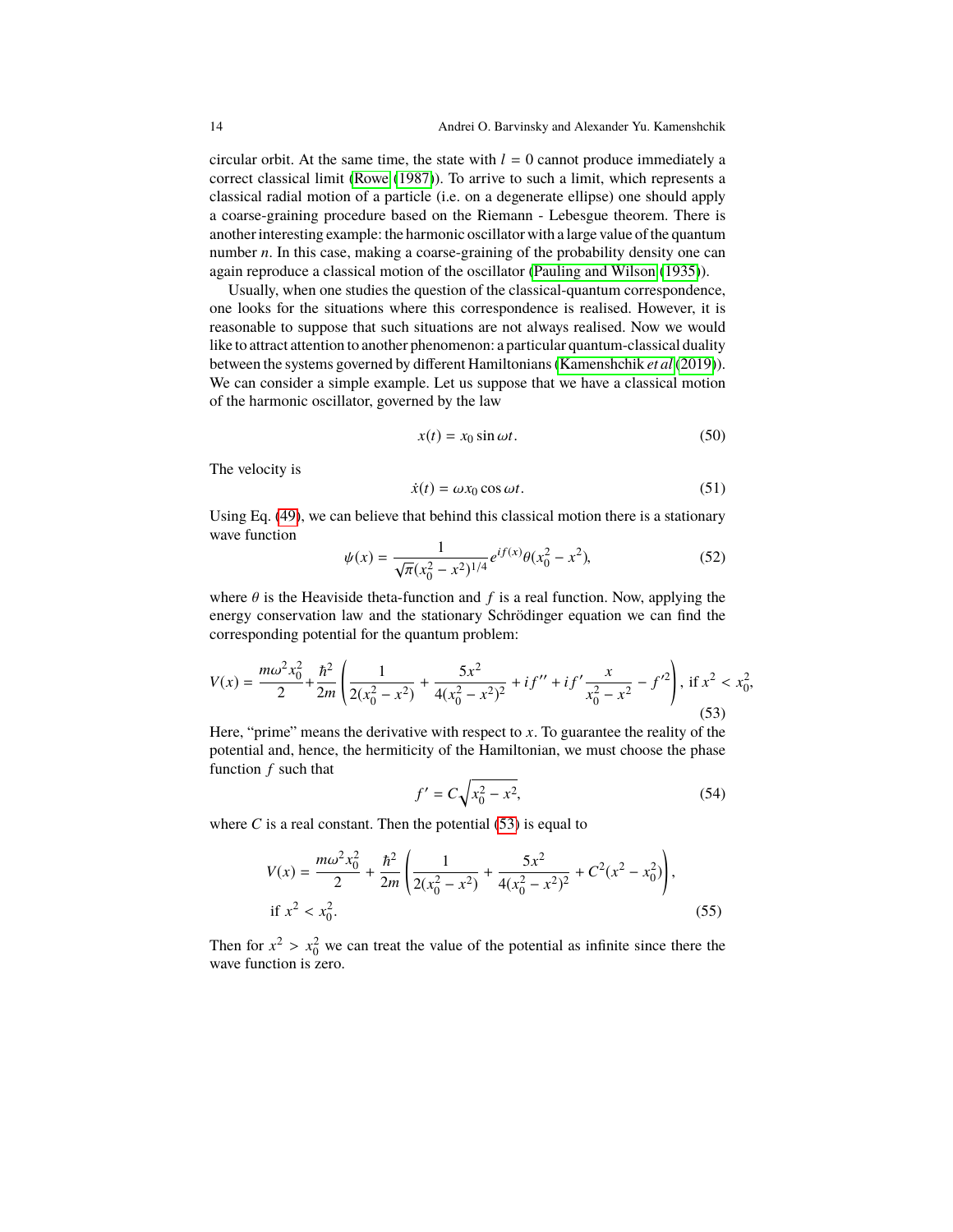Naturally, the example constructed above is rather artificial. We have elaborated it to hint at the possibility of encountering a similar effect in cosmology. One can imagine a situation where behind the visible classical evolution of the universe looms a quantum system, whose Hamiltonian is quite different from the classical Hamiltonian governing this visible classical evolution.

## **7 Many-worlds interpretation, probabilities and Anthropic Principle**

As is well known one of the main features of quantum mechanics is the probabilistic character of its predictions. During many years the Born rule, connecting the probabilities of the outcomes of a quantum measurement with the squared modules of the coefficients of expansion of the wave function of a system under consideration with respect to the eigenvectors of the operator, representing the measured quantity, was considered as a fundamental postulate. However, later the so called Finkelstein - Hartle - Graham theorem was proven [\(Finkelstein](#page-22-12) [\(1963\)](#page-22-12), [Hartle](#page-23-18) [\(1968\)](#page-23-18), [Graham](#page-23-19) [\(1973\)](#page-23-19)). The message of this theorem consists in the fact that the Born rule can be derived from other postulates of quantum mechanics if one considers a huge number of identical quantum systems and defines the probability as a relative frequency of a chosen outcome of an experiment with respect to the general number of trials. Finkelstein and Hartle considered this statement without connection with the many-worlds interpretation of quantum mechanics, while Graham worked in the framework of this interpretation. It seems to us that the Finkelstein - Hartle - Graham theorem looks especially harmonious in the framework of the many-worlds interpretation.

At the same time, the probability treatment of the predictions of quantum mechanics is quite natural when one speaks about multiple experiments or about multiple identical systems as it happens in the proof of the Finkelstein - Hartle - Graham theorem. What sense can it have when one considers the Universe as a whole? Can we say that one branch of the wave function of the Universe is more probable than another? Perhaps, it would be more consistent to interprete the wave function of the Universe as a fundamental object and to treat all its branches on equal footing? Here arises the idea to combine the many-worlds interpretation of quantum mechanics with Anthropic Principle (see e.g. [Barrow and Tipler](#page-21-11) [\(1988\)](#page-21-11)). Firstly this idea was expressed in [\(Barvinsky, Kamenshchik and Ponomariov](#page-21-1) [\(1988\)](#page-21-1)) and then further developed in [\(Kamenshchik and Teryaev](#page-23-20) [\(2013\)](#page-23-20)). At first glance, one can think that the many-worlds interpretation is "anti-anthropic" in its spirit because it deprives a human being of its privileged position in the Universe. At the same time, it can be combined quite harmoniously with the anthropic principle and cosmology. Indeed, from the point of view of this interpretation the Universe is described by a unique wave function, which is adequate to a quantum reality where all possible versions of the evolution are realized (It is interesting that the fundamental paper by Hugh Everett representing the extended version of his PhD Thesis was called "The Theory of the Universal Wave Function" [\(Everett](#page-22-13) [\(1973\)](#page-22-13))!). In some of the branches of the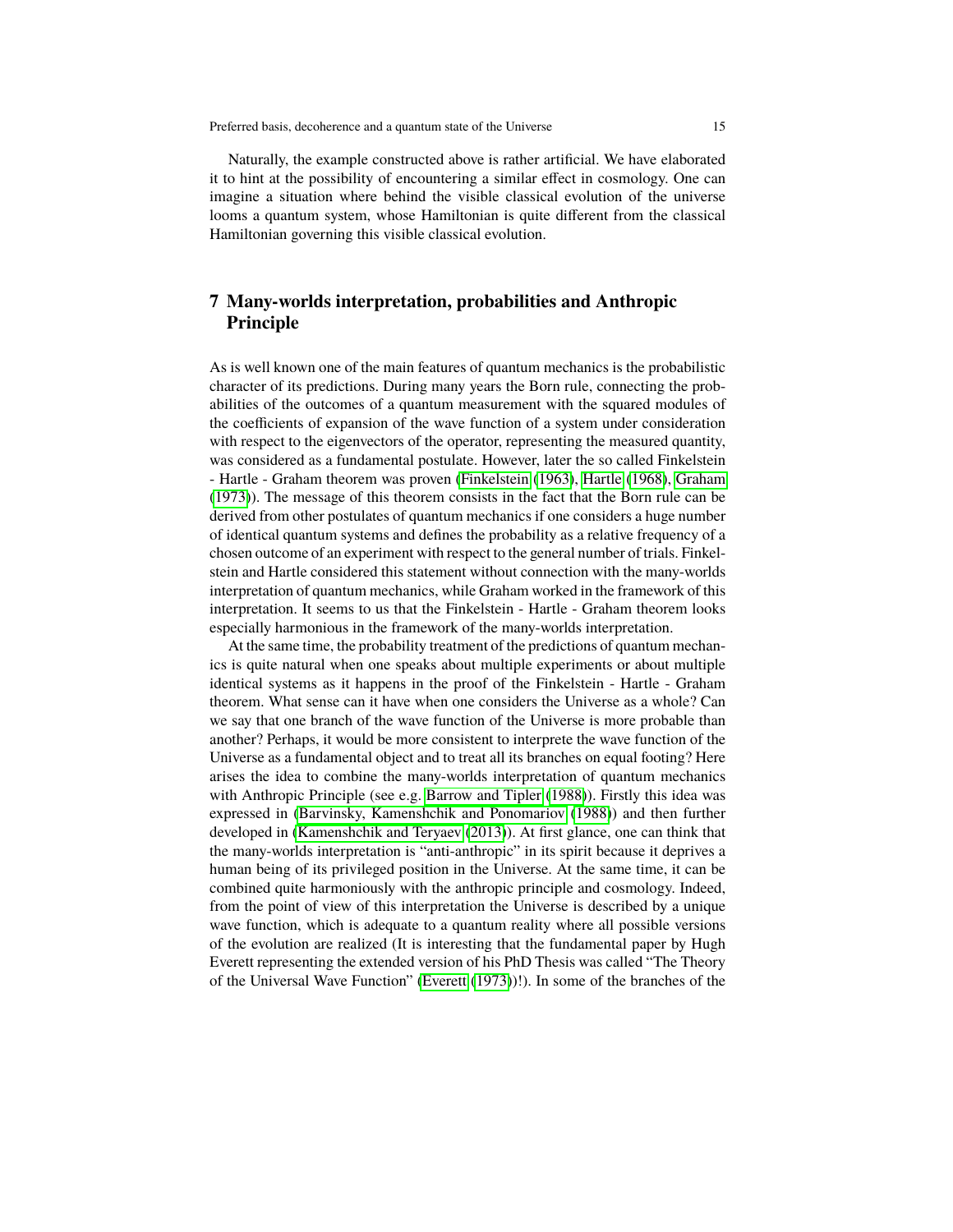wave function of the universe not only the classical properties, but also the Life and Mind arise, while in other there is nothing similar. Thus, the world described by our branch of the wave function exists not because it had to arise because of some necessity, but because it was possible and all the possibilities are realized. It is not necessary to require that our world and other similar worlds are the most probable from the point of view of the measure on the Hilbert space, where the wave function of the Universe is defined. It could be just in the opposite way. To be exact, our well structured part of the unique quantum reality has a low probability while less organized branches are more probable. Such an approach matches well with the Anthropic Principle and common sense. Just like Life is localized in a rather small part of the usual space, it could be localized in a tiny part of the Hilbert space.

However, all of the above does not mean that everything is possible. Indeed, the requirements of consistency of theories can impose rather stringent restrictions on the concrete physical laws which govern dynamics in all possible branches of the wave function of the universe. In the next section we discuss a particular example of this.

#### **8 Density matrix of the universe and the cosmological bootstrap**

This ia well known that pure states form only a part of possible quantum states of the physical system, and in all of the above examples impurity was a result of decoherence associated with the absence of access of the observer to a certain part of the system. However, what if absence of quantum coherence is fundamentally encoded in the quantum state of the Universe? Moreover, can the dilemma of pure vs mixed state of the Universe be solved at the dynamical level within some minimal assumptions on its initial quantum state? Such an approach was first put forward as Euclidean quantum gravity path integral prescription for the density matrix of the Universe in [\(Barvinsky](#page-21-12) [and Kamenshchik](#page-21-12) [\(2006a](#page-21-12)[,b\)](#page-21-13)) and then reinterpreted as microcanonical equipartition in real physical spacetime with the Lorentzian signature [\(Barvinsky](#page-21-14) [\(2007,](#page-21-14) [2013\)](#page-21-15)). This model was further developed in [\(Barvinsky, Deffayet and Kamenshchik](#page-22-14) [\(2008,](#page-22-14) [2010\)](#page-22-15), [Barvinsky, Kamenshchik and Nesterov](#page-22-16) [\(2015,](#page-22-16) [2016\)](#page-22-17), [Barvinsky](#page-22-18) [\(2016,](#page-22-18)[a\)](#page-22-19)).

The very idea that instead of a pure quantum state of the universe one can consider a density matrix in the form of the Euclidean quantum gravity path integral was pioneered by D.Page in [\(Page](#page-23-21) [\(1986\)](#page-23-21)). A corresponding mixed state of the universe arises naturally if there exists an instanton with two turning points (surfaces of vanishing external curvature). As shown in [\(Barvinsky and Kamenshchik](#page-21-12) [\(2006a](#page-21-12)[,b\)](#page-21-13)) such an instanton naturally arises and can be dynamically supported if one considers a closed Friedmann universe with the following two essential ingredients: effective cosmological constant and radiation corresponding to the set of conformally invariant quantum fields. The Euclidean Friedmann equation in this case is

$$
\frac{\dot{a}^2}{a^2} = \frac{1}{a^2} - H^2 - \frac{C}{a^4},\tag{56}
$$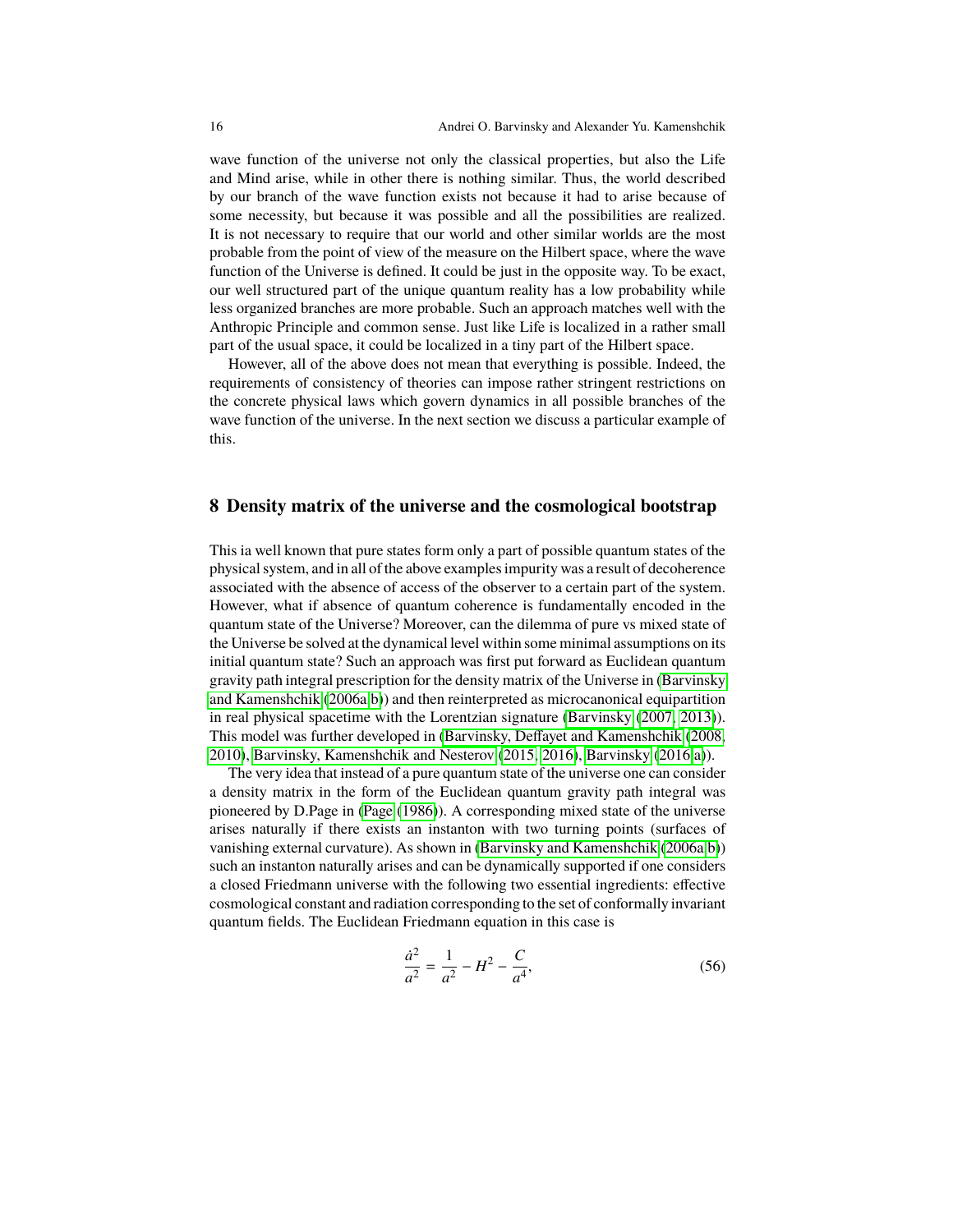Preferred basis, decoherence and a quantum state of the Universe 17



Fig. 1 Picture of instanton representing the density matrix. Dashed lines depict the Lorentzian Universe nucleating from the instanton at the minimal surfaces  $\Sigma$  and  $\Sigma'$ .

where  $H^2 = \Lambda/3$  is an effective cosmological constant and the constant *C* characterizes the amount of radiation in the universe. The turning points for solutions of this equation are

$$
a_{\pm} = \frac{1}{\sqrt{2}H} \sqrt{1 \pm (1 - 4CH^2)^{1/2}}, \ 4CH^2 \le 1. \tag{57}
$$

Fig. 1 gives the picture of the instanton which underlies the density matrix of the universe, minimal and maximal values of the oscillating scale factor corresponding to these turning points. For the pure quantum state [\(Hartle and Hawking](#page-23-9) [\(1983\)](#page-23-9)) the instanton bridge between  $\Sigma$  and  $\Sigma'$  breaks down (see Fig. 2). However, the radiation stress tensor prevents these half instantons from decoupling – the minimal value *a*− stays nonzero.



**Fig. 2** Density matrix of the pure Hartle-Hawking state represented by the union of two no-boundary vacuum instantons.

The relevant density matrix is the path integral over metric and matter field histories interpolating between their boundary values at  $\Sigma$  and  $\Sigma'$ ,

<span id="page-16-0"></span>
$$
\rho[\varphi, \varphi'] = e^{\Gamma} \int D[\,g, \phi \,] \exp(-S_{\mathcal{E}}[\,g, \phi \,]). \tag{58}
$$
\n
$$
g, \phi \Big|_{\Sigma, \Sigma'} = (\varphi, \varphi')
$$

Here  $S_E[g, \phi]$  is the Euclidean action of the model. The partition function  $e^{-\Gamma}$  for this density matrix follows from integrating out the field  $\omega$  in the coincidence limit this density matrix follows from integrating out the field  $\varphi$  in the coincidence limit of its two-point kernel at  $\varphi' = \varphi$ . This corresponds to the identification of Σ' and Σ, the underlying Euclidean spacetime acquiring the "donut" topology  $S^1 \times S^3$ . The  $\gamma' = \varphi$ . This corresponds to the identification of  $\Sigma'$  and spacetime acquiring the "donut" topology  $S^1 \times S^3$ . The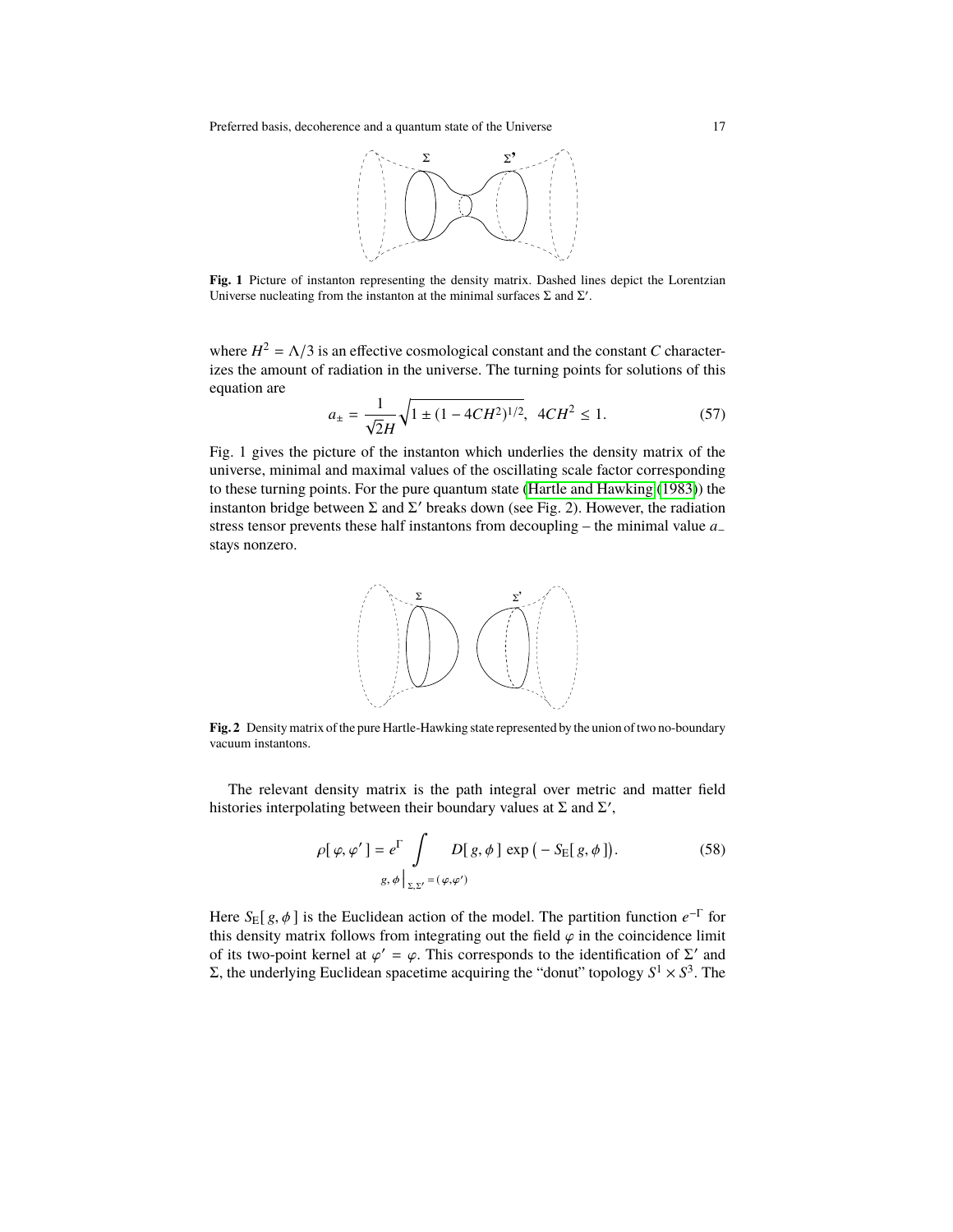semiclassical saddle point of the path integral for *e* −Γ is just the instanton of the above type.

The metric of this instanton is conformally equivalent to the metric of the Einstein static universe:

$$
ds^2 = d\eta^2 + d^2\Omega^{(3)},
$$
\t(59)

where  $\eta$  is the conformal time related to the cosmic time  $\tau$  by the relation  $d\eta$  =  $d\tau/a(\tau)$ . This opens the possibility of exact calculations for conformally invariant quantum fields, because their effective action on this minisuperspace background is exhausted by the contribution of the conformal anomaly, relevant Casimir energy and free energy. Therefore, at the quantum level the Friedmann equation gets modified to

$$
\frac{\dot{a}^2}{a^2} + B\left(\frac{1}{2}\frac{\dot{a}^4}{a^4} - \frac{\dot{a}^2}{a^4}\right) = \frac{1}{a^2} - H^2 - \frac{C}{a^4},\tag{60}
$$

where the amount of radiation constant  $C$  is given by the bootstrap equation<sup>[1](#page-17-0)</sup>

$$
m_P^2 C = m_P^2 \frac{B}{2} + \frac{dF(\eta)}{d\eta} \equiv \frac{B}{2} m_P^2 + \sum_{\omega} \frac{\omega}{e^{\omega \eta} - 1}.
$$
 (61)

Here  $F(\eta)$  is the free energy which for the conformally coupled scalar field is given by the series of terms contributed by field-theoretical oscillators with frequencies  $\omega/a(\tau)$  on a 3-spere of the radius  $a(\tau)$ 

$$
F(\eta) = \sum_{\omega} \ln (1 - e^{-\omega \eta}) = \sum_{n=1}^{\infty} n^2 \ln (1 - e^{-n\eta}).
$$
 (62)

Here  $\eta$  is the period of the cosmological instanton in units of the conformal time – effective inverse temperature of the gas of conformal particles. The constant  $B =$  $\beta/8\pi^2 M_p^2$  here describes the contribution associated with the conformal anomaly and Casimir energy of the model, where  $\beta$  is a dimensionless coefficient of the and Casimir energy of the model, where  $\beta$  is a dimensionless coefficient of the Gauss-Bonnet term of the stress tensor trace anomaly. Similar expressions hold for other conformally invariant fields of higher spins.

Let us emphasize that we have obtained a highly non-trivial system of equations. While the geometry of the instanton depends on the amount of radiation through the modified Friedmann equation, the amount of radiation, in turn, depends on the parameters of the instanton. We called this phenomenon "cosmological bootstrap".

The Friedmann equation can be rewritten as

$$
\dot{a}^2 = \sqrt{\frac{(a^2 - B)^2}{B^2} + \frac{2H^2}{B}(a_+^2 - a^2)(a^2 - a_-^2)} - \frac{(a^2 - B)}{B} \tag{63}
$$

and has the same two turning points  $a_{\pm}$  as in the classical case provided

<span id="page-17-0"></span><sup>&</sup>lt;sup>1</sup> We use units with rescaled Planck mass  $m_P$  which is related to the gravitational coupling constant G and the reduced Planck mass  $M_P$  as  $m_P^2 = 3\pi/4G = 6\pi^2 M_P^2$ .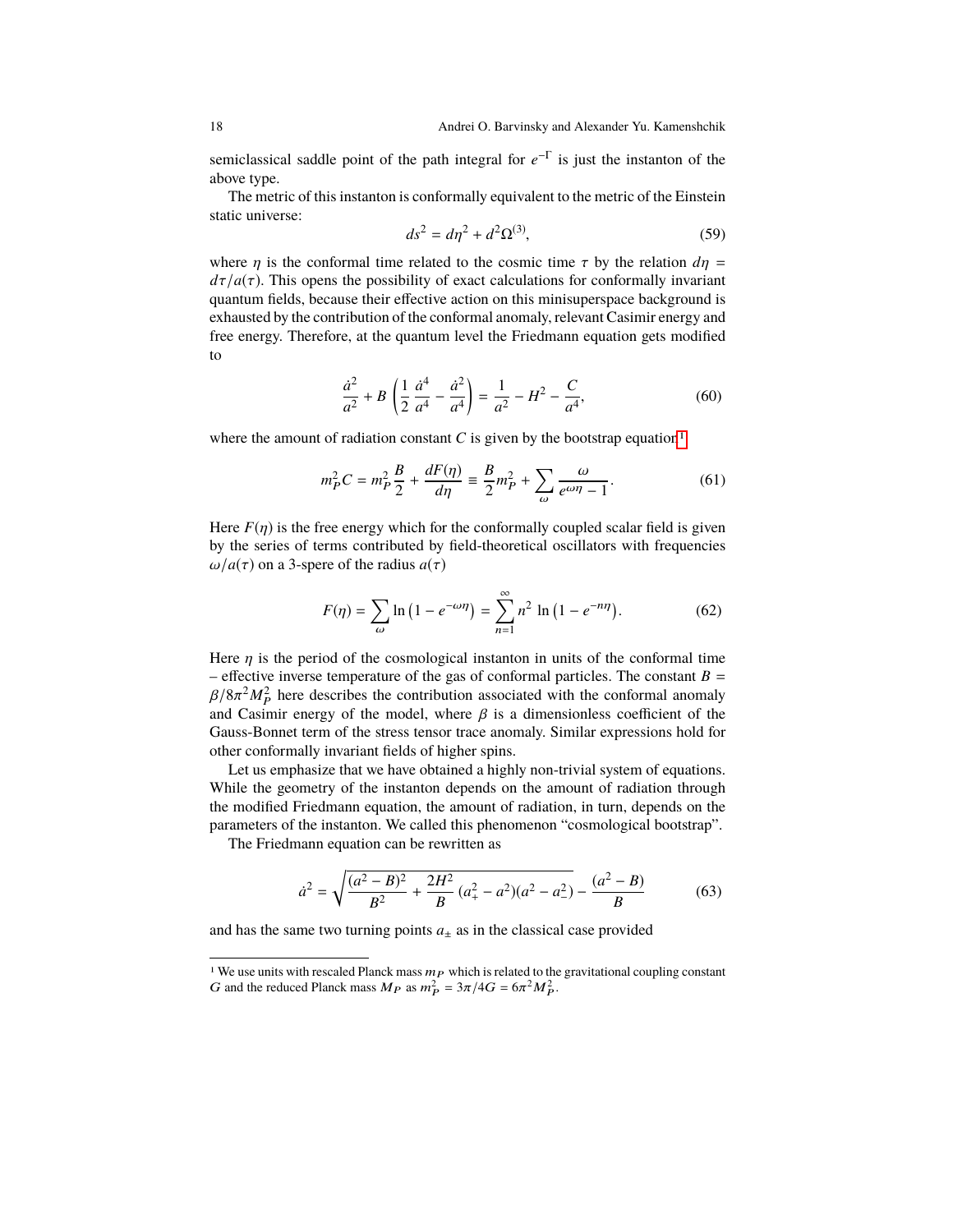Preferred basis, decoherence and a quantum state of the Universe 19

$$
a_-^2 \ge B. \tag{64}
$$

This requirement is equivalent to

$$
C \ge B - B^2 H^2, \quad BH^2 \le \frac{1}{2}.
$$
 (65)

Together with  $CH^2 \leq 1/4$  the admissible domain for instantons on a two-dimensional plane of  $C$  and  $H^2$  reduces to the curvilinear wedge below the hyperbola and above the straight line to the left of the critical point (see Fig. 3):

$$
C = \frac{B}{2}, \ H^2 = \frac{1}{2B}
$$

More detailed analysis shows that cosmological instantons form one-parameter families classified by the number of oscillations of the scale factor during the instanton time period  $k = 1, 2, \dots$  Because of these oscillations they can be called garlands.



**Fig. 3** The instanton domain in the  $(H^2, C)$ -plane is located between bold segments of the upper hyperbolic boundary and lower straight line boundary. The first one-parameter family of instantons hyperbolic boundary and lower straight line boundary. The first one-parameter family of instantons is labeled by  $k = 1$ . Families of garlands are qualitatively shown for  $k = 2, 3, 4$ . (1/2B,  $B/2$ ) is the critical point of accumulation of the infinite sequence of garland families.

The suggested approach allows one to resolve the problem of the so-called infrared catastrophe for the no-boundary state of the Universe based on the Hartle-Hawking instanton. This problem is related to the fact that the Euclidean action on this instanton is negative and inverse proportional to the value of the effective cosmological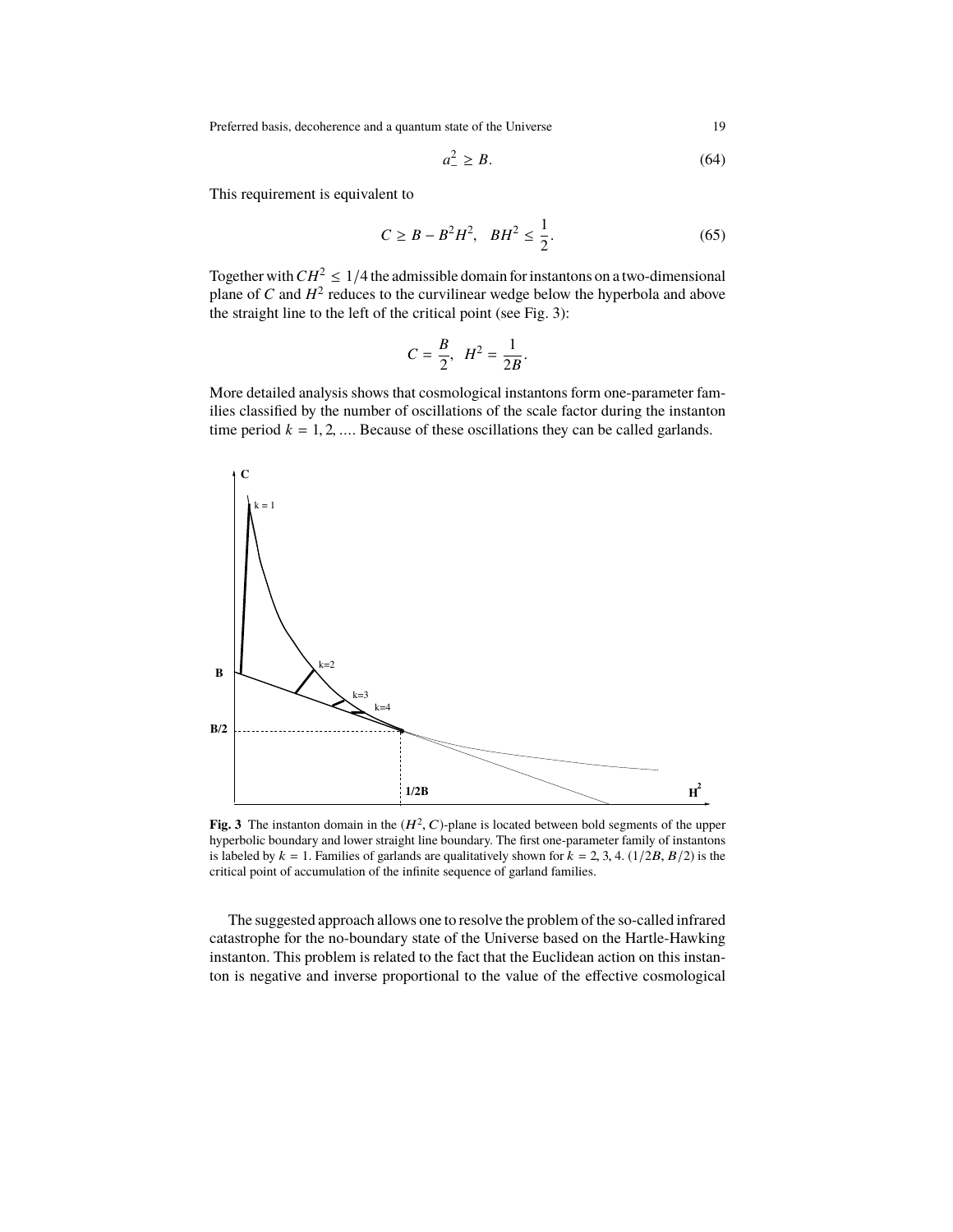constant. This means that the probability of the universe creation with an infinitely big size is infinitely high. The effect of conformal anomaly allows one to avoid this counter-intuitive conclusion.

Indeed, outside of the admissible domain for the instantons with two turning points, obtained above, one can also construct instantons with one turning point which smoothly close at  $a_-\equiv 0$  with  $\dot{a}(\tau_-\equiv 1)$ . Such instantons correspond to the Hartle-Hawking pure quantum state. However, in this case the on-shell effective action, which reads for the set of solutions obtained above as

$$
\Gamma_0 = F(\eta) - \eta \frac{dF(\eta)}{d\eta} + 4m_P^2 \int_{a_-}^{a_+} \frac{da\dot{a}}{a} \left( B - a^2 - \frac{B\dot{a}^2}{3} \right),\tag{66}
$$

diverges to plus infinity. Indeed, for  $a_$  = 0 and  $\dot{a}_$  = 1

$$
\eta = \int_0^{a_+} \frac{da}{aa} = \infty, \ \ F(\infty) = F'(\infty) = 0,\tag{67}
$$

and hence the effective Euclidean action diverges at the lower limit to  $+\infty$ . Thus,

$$
\Gamma_0 = +\infty, \ \exp(-\Gamma_0) = 0,
$$

and this fact completely rules out all pure-state instantons, and only mixed quantum states of the universe with finite values of the effective Euclidean action  $\Gamma_0$  turn out to be admissible. This is a dynamical mechanism of selection of mixed states in the cosmological ensemble described by the density matrix.

It turned out that under an appropriate definition of the microcanonical ensemble in the theory of spatially closed universes the picture of the above type can be derived from the canonically quantized gravity theory in physical spacetime with the Lorentzian signature [\(Barvinsky](#page-21-14) [\(2007,](#page-21-14) [2013\)](#page-21-15)). The microcanonical density matrix of the Universe, defined as a projector on the subspace of solutions of the Wheeler-DeWitt equation and momentum constraints, can be represented by the same path integral [\(58\)](#page-16-0) with the prescription that integration over the Euclidean metric lapse function (in the Arnowitt-Deser-Misner (3+1)-decomposition) should run along imaginary axis. This construction describes a kind of an ultimate equipartition in the physical phase space of the quantum constrained gravity theory. However, in terms of the observable spacetime geometry this equipartition is peaked about a set of cosmological instantons which, according to Fig.3, are limited to a bounded range of values of the cosmological constant  $\Lambda = H^2/3$ . These instantons obtained above as fundamental in Euclidean quantum gravity framework, in fact, turn out to be the saddle points of the gravitational path integral in physical Lorentzian signature spacetime, located at the imaginary axis in the complex plane of the ADM lapse function.

The further development of this concept has shown that this model of initial conditions for a quantum state of the Universe suggests many interesting physical predictions. They include the energy scale of inflation  $\Lambda \sim M_P^2/\beta$ , which is inverse<br>proportional to the conformal anomaly coefficient  $\beta$  (Baryinsky and Kamenshchik proportional to the conformal anomaly coefficient  $\beta$  [\(Barvinsky and Kamenshchik](#page-21-12)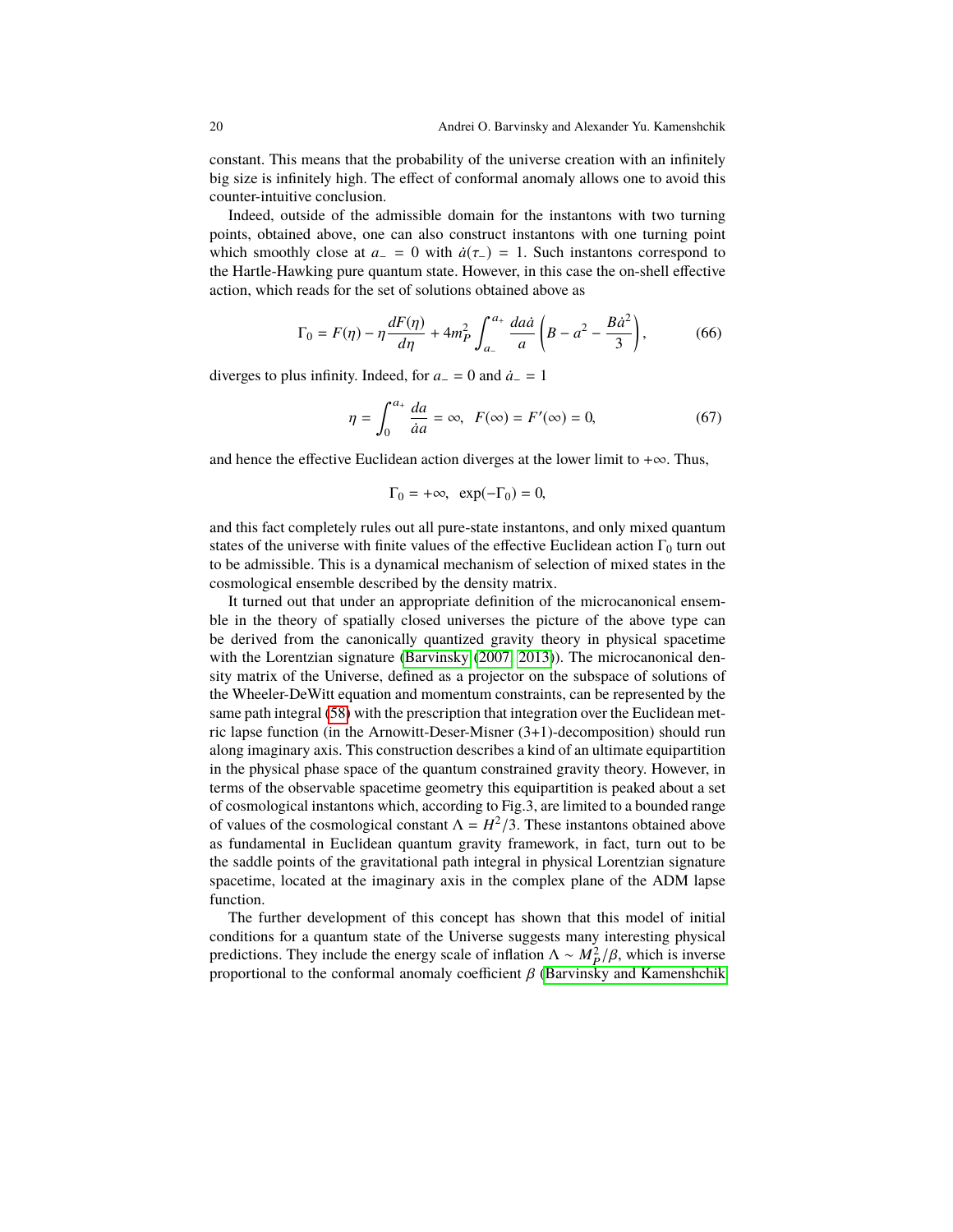[\(2006a](#page-21-12)[,b\)](#page-21-13)), potentially observable thermal imprint on primordial CMB spectrum [\(Barvinsky, Deffayet and Kamenshchik](#page-22-15) [\(2010\)](#page-22-15), [Barvinsky](#page-22-18) [\(2016\)](#page-22-18)), new type of the hill-top inflation [\(Barvinsky, Kamenshchik and Nesterov](#page-22-16) [\(2015,](#page-22-16) [2016\)](#page-22-17)) in the version of Higgs inflationary model with a large non-minimal inflaton-curvature coupling, etc. In particular, the anticipated hierarchy between the Planck scale and inflation scale suggests a very big value of  $\beta$  which could be accessible only in rather popular now theories with numerous higher-spin conformal particles [\(Tseytlin](#page-24-12) [\(2013\)](#page-24-12)). Moreover, this model undergoes a test on applicability of semiclassical expansion because it stays below a well-known effective theory cutoff [\(Veneziano](#page-24-13) [\(2002\)](#page-24-13), [Dvali](#page-22-20) [\(2010\)](#page-22-20)),  $M_P^2/\beta \ll M_P^2/N$ , for large numbers *N* of gravitating quantum<br>species (Baryinsky (2016a)) species [\(Barvinsky](#page-22-19) [\(2016a\)](#page-22-19)).

To summarize this section, we conclude that relaxing a usually tacit assumption of purity for the quantum state of the Universe one can come to nontrivial predictions for basic cosmological parameters, which might lead to resolving such fundamental issues as the cosmological constant problem, the problem of cosmological landscape in large scale structure of the Universe and the others.

#### **9 Concluding remarks**

We have briefly reviewed here a series of results hopefully elucidating foundations of quantum theory and various related aspects of quantum cosmology. Some of these results are directly associated with two seminal papers of Heinz-Dieter Zeh. Other results are devoted basically to the problem of the definition of the quantum state of the Universe in quantum cosmology – the issue which also belongs to H.-D. Zeh scientific legacy. Let us reiterate: one of his works [\(Zeh](#page-24-1) [\(1971\)](#page-24-1)) has laid the foundation of such an approach to quantum theory as decoherence, while the other [\(Zeh](#page-24-2) [\(1973\)](#page-24-2)) treated at the technical level the problem of the preferred basis in the many-worlds interpretation of quantum mechanics at the time when this interpretation was hardly known yet (it has been published the same year when the monograph edited by DeWitt and Graham has just appeared). No doubt that these works of Zeh will attract the attention of researchers also in the future and it is hard to predict the diversity of contexts in which they can produce groundbreaking effect on expansion of our knowledge about Nature.

**Acknowledgements** The work of A.B. was supported by the RFBR grant No 20-02-00297 and by the Foundation for Theoretical Physics Development "Basis". The work of A.K. was partially supported by the RFBR grant No 20-02-00411. We are grateful to C. Deffayet, C. Kiefer, I.V. Mishakov, D.V. Nesterov, V.N. Ponomariov, O.V. Teryaev, A. Tronconi, T. Vardanyan and G. Venturi for useful discussions.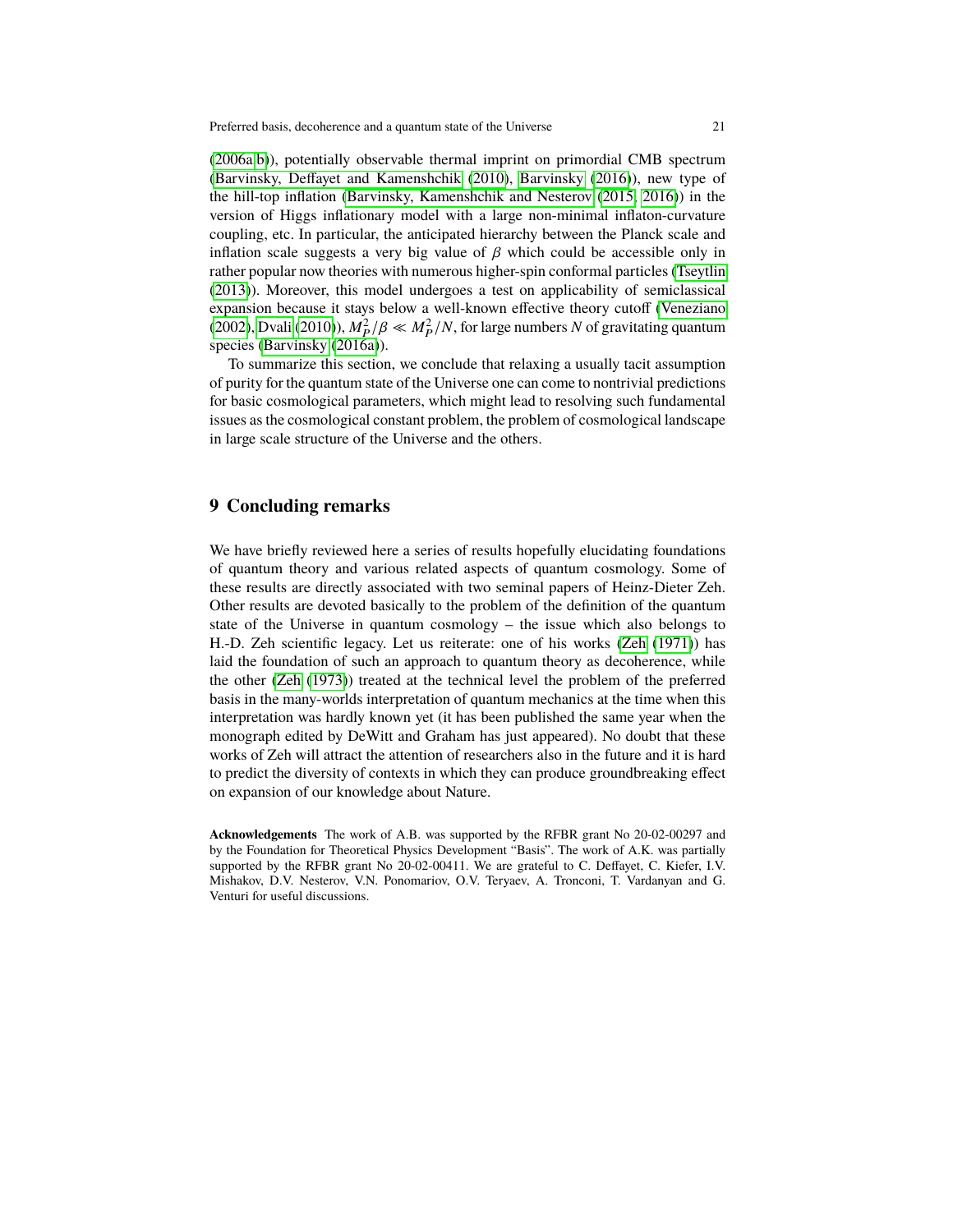#### **References**

- <span id="page-21-0"></span>Albrecht, A. (1992): Investigating decoherence in a simple system. *Phys. Rev. D* **46**, 5504–5520.
- <span id="page-21-11"></span>Barrow, J. D. and Tipler, F. J. (1988): *The Anthropic Cosmological Principle*, Oxford University Press, Oxford.
- <span id="page-21-1"></span>Barvinsky, A. O., Kamenshchik, A. Y. and Ponomariov, V. N. (1988): *Fundamental Questions of the Interpretation of Quantum Mechanics, A Modern Approach*, Publishing House of the Moscow Pedagogical University, Moscow.
- Barvinsky, A. O., Kamenshchik, A. Y. and Ponomariov, V. N. (1989): Anthropic Principle and Many-Worlds Interpretation of Quantum Mechanics, In Proceedings of the International Seminar "Anthropic Principle in the Structure of Scientific Picture of the World", November 28-30, 1989, Leningrad, 48–50.
- <span id="page-21-2"></span>Barvinsky, A. O. and Kamenshchik, A. Y. (1990): Preferred basis in the many-worlds interpretation of quantum mechanics and quantum cosmology. *Class. Quantum Grav.* **7**, 2285–2293.
- <span id="page-21-8"></span>Barvinsky, A. O. and Kamenshchik, A.Y. (1990): One loop quantum cosmology: The Normalizability of the Hartle-Hawking wave function and the probability of inflation. *Class. Quant. Grav.* **7**, L181–L186.
- <span id="page-21-9"></span>Barvinsky, A. O. and Kamenshchik, A.Y. (1994): Quantum scale of inflation and particle physics of the early universe. *Phys. Lett. B* **332**, 270–276.
- <span id="page-21-3"></span>Barvinsky, A. O. and Kamenshchik, A. Y. (1995): Preferred basis in quantum theory and the problem of classicalization of the quantum Universe. *Phys. Rev. D* **52**, 743–757.
- <span id="page-21-4"></span>Barvinsky, A. O. and Kamenshchik, A. Y. (1995): Preferred basis in the many-worlds interpretation in quantum theory and the symmetries of the system. *Grav. Cosmol.* **1**, 261–265.
- <span id="page-21-10"></span>Barvinsky, A. O., Kamenshchik, A.Y. and Mishakov, I.V. (1997): Quantum origin of the early inflationary universe. *Nucl. Phys. B* **491**, 387–426.
- <span id="page-21-5"></span>Barvinsky, A. O., Kamenshchik, A. Y., Kiefer, C. and Mishakov, I. V. (1999): Decoherence in quantum cosmology at the onset of inflation. *Nucl. Phys. B* **551**, 374–396.
- <span id="page-21-6"></span>Barvinsky, A. O., Kamenshchik, A. Y. and Kiefer, C. (1999): Effective action and decoherence by fermions in quantum cosmology. *Nucl. Phys. B* **552**, 420–444.
- <span id="page-21-7"></span>Barvinsky, A. O., Kamenshchik, A. Y. and Kiefer, C. (1999): Origin of the inflationary universe. *Mod. Phys. Lett. A* **14**, 1083–1088.
- <span id="page-21-12"></span>Barvinsky, A. O. and Kamenshchik, A. Y. (2006): Cosmological landscape from nothing: Some like it hot. *JCAP* **0609**, article number 014.
- <span id="page-21-13"></span>Barvinsky, A. O. and Kamenshchik, A. Y. (2006): Thermodynamics via Creation from Nothing: Limiting the Cosmological Constant Landscape. *Phys. Rev. D* **74**, article number 121502(R).
- <span id="page-21-14"></span>Barvinsky, A.O. (2007): Why there is something rather than nothing (out of everything)? *Phys. Rev. Lett.* **99**, article number 071301.
- <span id="page-21-15"></span>Barvinsky, A.O. (2013): BRST technique for the cosmological density matrix. *JHEP* **1310**, article number 051.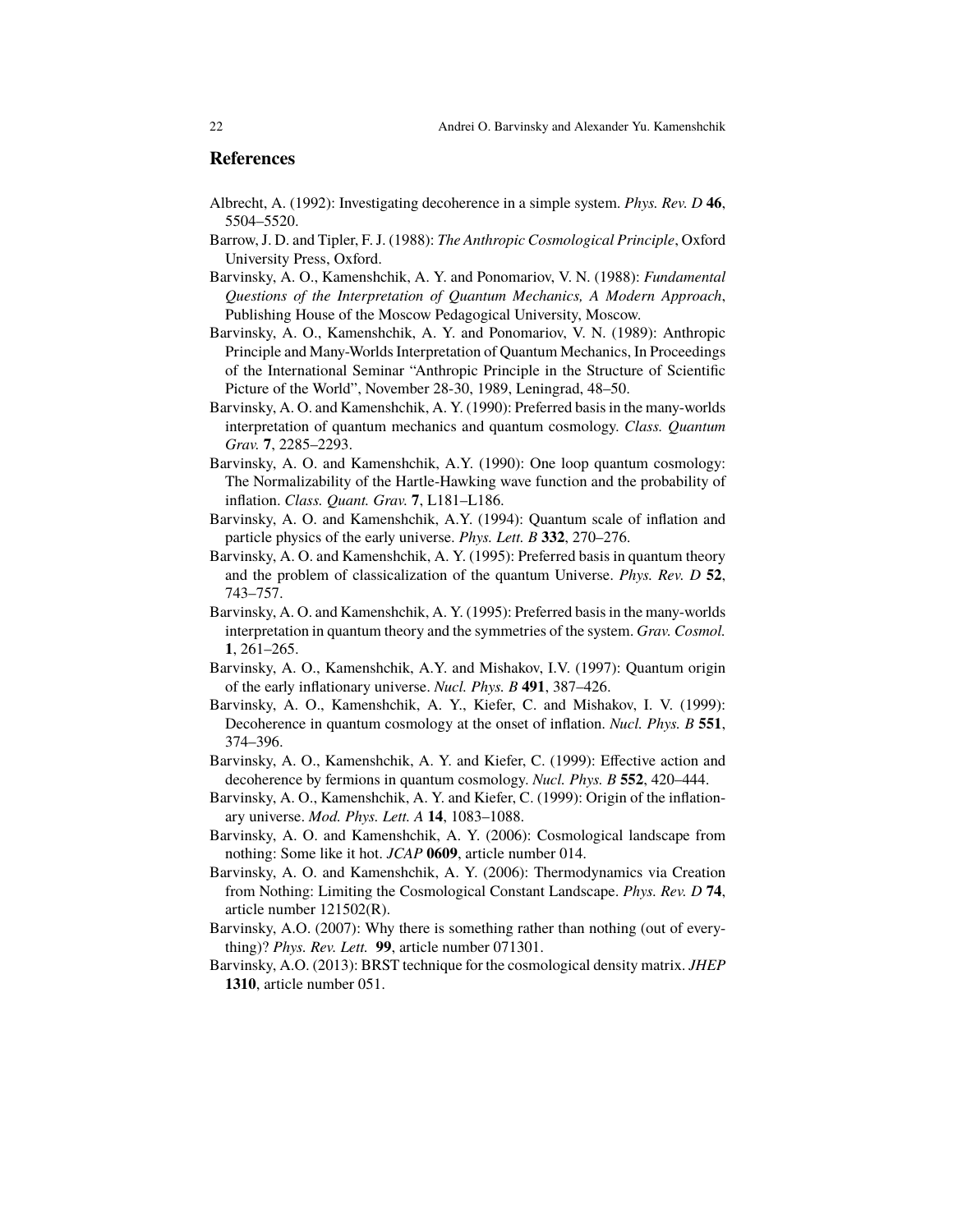- <span id="page-22-14"></span>Barvinsky, A. O., Deffayet, C. and Kamenshchik A. Y. (2008): Anomaly Driven Cosmology: Big Boost Scenario and AdS/CFT Correspondence. *JCAP* **0805**, article number 020.
- <span id="page-22-15"></span>Barvinsky, A. O., Deffayet, C. and Kamenshchik A. Y. (2010): CFT driven cosmology and the DGP/CFT correspondence. *JCAP* **1005**, article number 034.
- <span id="page-22-18"></span>Barvinsky, A. O. (2013): Thermal power spectrum in the CFT driven cosmology. *JCAP* **1310**, article number 059.
- <span id="page-22-16"></span>Barvinsky, A. O., Kamenshchik A. Y. and Nesterov, D. V. (2015): Origin of inflation in CFT driven cosmology:  $R^2$ -gravity and non-minimally coupled inflaton models. *Eur. Phys. J. C* **75**, no. 12, article number 584.
- <span id="page-22-17"></span>Barvinsky, A. O., Kamenshchik A. Y. and Nesterov, D. V. (2016): New type of hill-top inflation. *JCAP* **1601**, article number 036.
- <span id="page-22-19"></span>Barvinsky, A. O. (2016): CFT driven cosmology and conformal higher spin fields. *Phys. Rev. D* **93**, 103530.
- <span id="page-22-9"></span>Ben Dov, Y. (1990): An observer decomposition for Everett's theory. *Found. Phys. Lett.* **3**, 383–387.
- <span id="page-22-2"></span>Bohm, D. and Hiley, B. J. (1993): *The undivided universe : an ontological interpretation of quantum theory*, Routledgge, London.
- <span id="page-22-1"></span>Bohr, N. (1958): *Atomic physics and human knowledge*, John Wiley and Sons, New York.
- <span id="page-22-0"></span>Born, M. (1926): Zur Quantenmechanik der Stoßvorgänge. *Zeit. Phys.* **37(12)**, 863– 867.
- <span id="page-22-4"></span>Byrne, P. (2010): *The Many Worlds of Hugh Everett III: Multiple Universes, Mutual Assured Destruction, and the Meltdown of a Nuclear Family*, Oxford University Press, Oxford.
- <span id="page-22-11"></span>D'Eath, P. D. and Halliwell, J. J. (1987): Fermions in Quantum Cosmology. *Phys. Rev. D* **35**, 1100–1123.
- <span id="page-22-7"></span>Deutsch, D. (1985): Quantum theory as a universal physical theory. *Int. J. Theor. Phys.* **24**, 24: 1–41.
- <span id="page-22-5"></span>DeWitt, B. S. (1970): Quantum mechanics and reality. *Physics Today* **23 (9)**, 30–35.
- <span id="page-22-6"></span>DeWitt, B. S. and Graham, N. (Eds.) (1973): *The Many-Worlds Interpretation of Quantum Mechanics*, Princeton University Press, Princeton.
- <span id="page-22-8"></span>Dieks, D. (1989): Resolution of the measurement problem through decoherence of the quantum state. *Phys. Lett. A* **142**, 439–446.
- <span id="page-22-20"></span>Dvali G. (2010): Black Holes and Large N Species Solution to the Hierarchy Problem. *Fortsch. Phys.* **58**, 528-536.
- <span id="page-22-10"></span>Ekert, A. and Knight, P. L. (1995): Entangled quantum systems and the Schmidt decomposition. *Amer. J. Phys.* **63, Nr. 5**, 415.
- <span id="page-22-3"></span>Everett, H. (1957): Relative-state formulation of quantum mechanics. *Rev. Mod. Phys.* **29**, 454–462.
- <span id="page-22-13"></span>Everett, H. (1973): *The Theory of the Universal Wave Function*, in DeWitt and Graham, eds, 3–140.
- <span id="page-22-12"></span>Finkelstein D. (1963): The logic of quantum physics. *Trans. N.Y. Acad. Sci.* **25**, 621–637.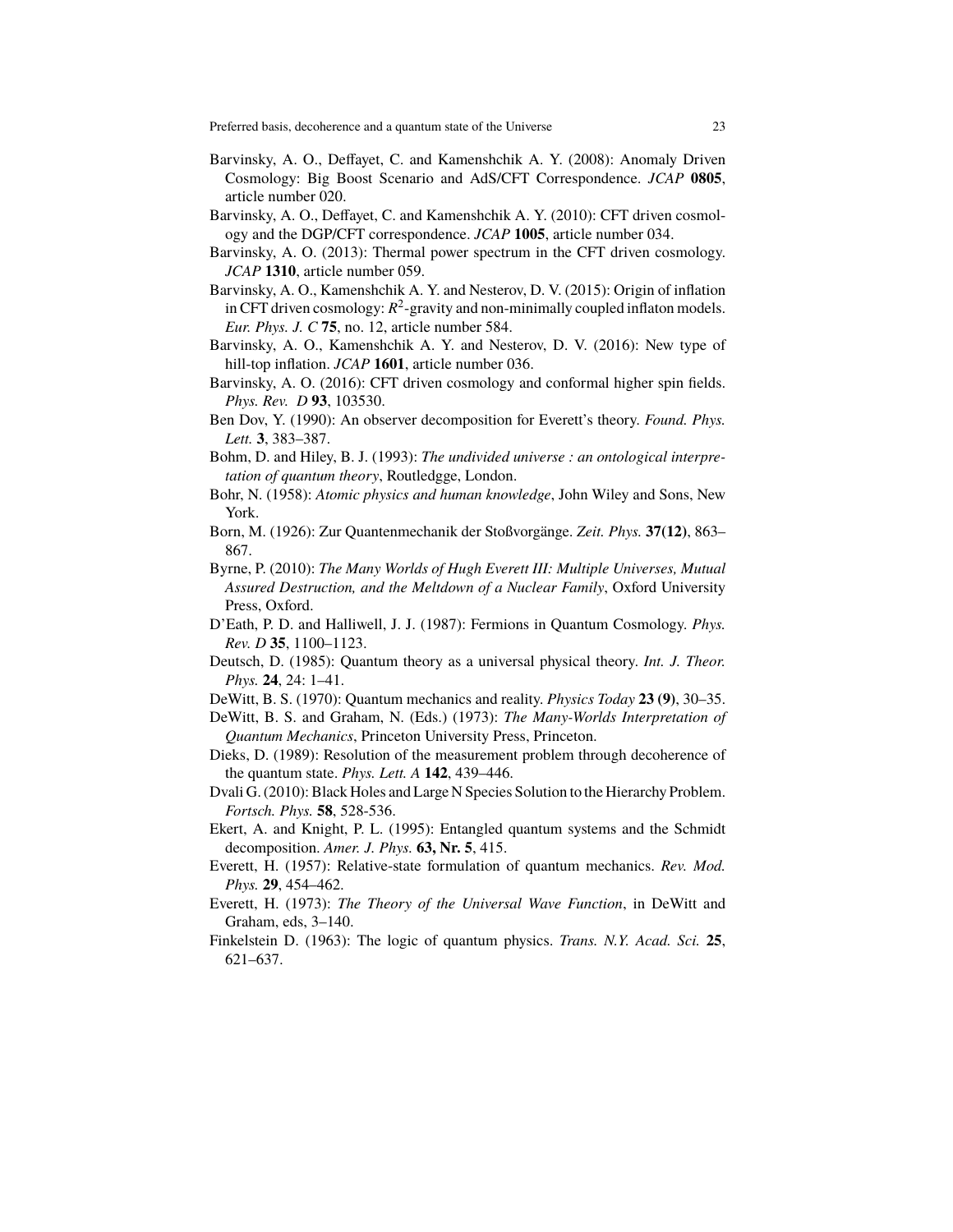- <span id="page-23-19"></span>Graham, R. N. (1973): The measurement of relative frequency. In DeWitt and Graham (Eds.), 229–252.
- <span id="page-23-10"></span>Halliwell, J. J. and Hawking, S. W. (1985): The Origin of Structure in the Universe. *Phys. Rev. D* **31**, 1777–1791.
- <span id="page-23-18"></span>Hartle J. (1968): Quantum Mechanics of Individual Systems. *Amer. J. Phys.* **36(8)**, 704–712.
- <span id="page-23-9"></span>Hartle, J. B. and Hawking, S. W. (1983): Wave Function of the Universe. *Phys. Rev. D* **28**, 2960–2975.
- <span id="page-23-14"></span>'t Hooft, G. and Veltman, M. J. G. Regularization and Renormalization of Gauge Fields. *Nucl. Phys. B* **44**, 189–213.
- <span id="page-23-0"></span>Jammer, M. (1975): *The philosophy of quantum mechanics : the interpretations of quantum mechanics in historical perspective*, John Wiley and Sons, New York.
- <span id="page-23-6"></span>Joos, E., Zeh, H. D., Kiefer, C., Giulini, D., Kupsch, J., and Stamatescu, I.-O. (2003): *Decoherence and the Appearance of a Classical World in Quantum Theory*, 2nd edn. Springer, Berlin.
- <span id="page-23-20"></span>Kamenshchik, A. Y. and Teryaev, O. V. (2013): Many-worlds interpretation of quantum theory, mesoscopic anthropic principle and biological evolution. *NeuroQuantology* **11**, 129–148.
- <span id="page-23-5"></span>Kamenshchik, A. Y., Tronconi, A., Vardanyan, T. and Venturi, G. (2019): Time in quantum theory, the Wheeler–DeWitt equation and the Born–Oppenheimer approximation. *Int. J. Mod. Phys. D* **28**, no. 06, article numer 1950073.
- <span id="page-23-7"></span>Kiefer, C. (1987): Continuous Measurement of Minisuperspace Variables by Higher Multipoles. *Class. Quant. Grav.* **4**, 1369–1382.
- <span id="page-23-8"></span>Kiefer, C. (1988): Wave Packets in Minisuperspace. *Phys. Rev. D* **38**, 1761–1772.
- <span id="page-23-16"></span>Kiefer, C. (1989): Continuous Measurement of Intrinsic Time by Fermions. *Class. Quant. Grav.* **6**, 561–568.
- <span id="page-23-12"></span>Kiefer, C. (1992): Decoherence in quantum electrodynamics and quantum gravity. *Phys. Rev. D* **46**, 1658–1670.
- <span id="page-23-1"></span>Kiefer, C. (2012): *Quantum Gravity, 3rd edition*, Oxford University Press, Oxford.
- <span id="page-23-4"></span>Kübler, O. and Zeh, H. D. (1973): Dynamics of quantum correlations. *Ann. Phys.* **76**, 405–418.
- <span id="page-23-11"></span>Laflamme, R. (1987): The Euclidean Vacuum: Justification From Quantum Cosmology. *Phys. Lett. B* **198**, 156–160.
- <span id="page-23-15"></span>Lifshitz, E. M. and Khalatnikov, I.M. (1963): Investigations in relativistic cosmology. *Adv. Phys.* **12**, 185–249.
- <span id="page-23-3"></span>Markov, M. A. and Mukhanov, V. F. (1988): Classical preferable basis in quantum mechanics. *Phys. Lett. A* **127**, 251–254.
- <span id="page-23-2"></span>Nielsen, M. A. and Huang, I. L. (2000): *Quantum Computation and Quantum Information*, Cambridge University Press, Cambridge.
- <span id="page-23-13"></span>Okamura, T. (1996): On divergence of decoherence factor in quantum cosmology. *Prog. Theor. Phys.* **95**, 565–576.
- <span id="page-23-21"></span>Page, D. N. (1986): Density Matrix of the Universe. *Phys. Rev. D* **34**, 2267–2271.
- <span id="page-23-17"></span>Pauling, L. and Wilson, E. B. (1935): *Introduction to Quantum Mechanics*, Reading, MA: Addison-Wesley.